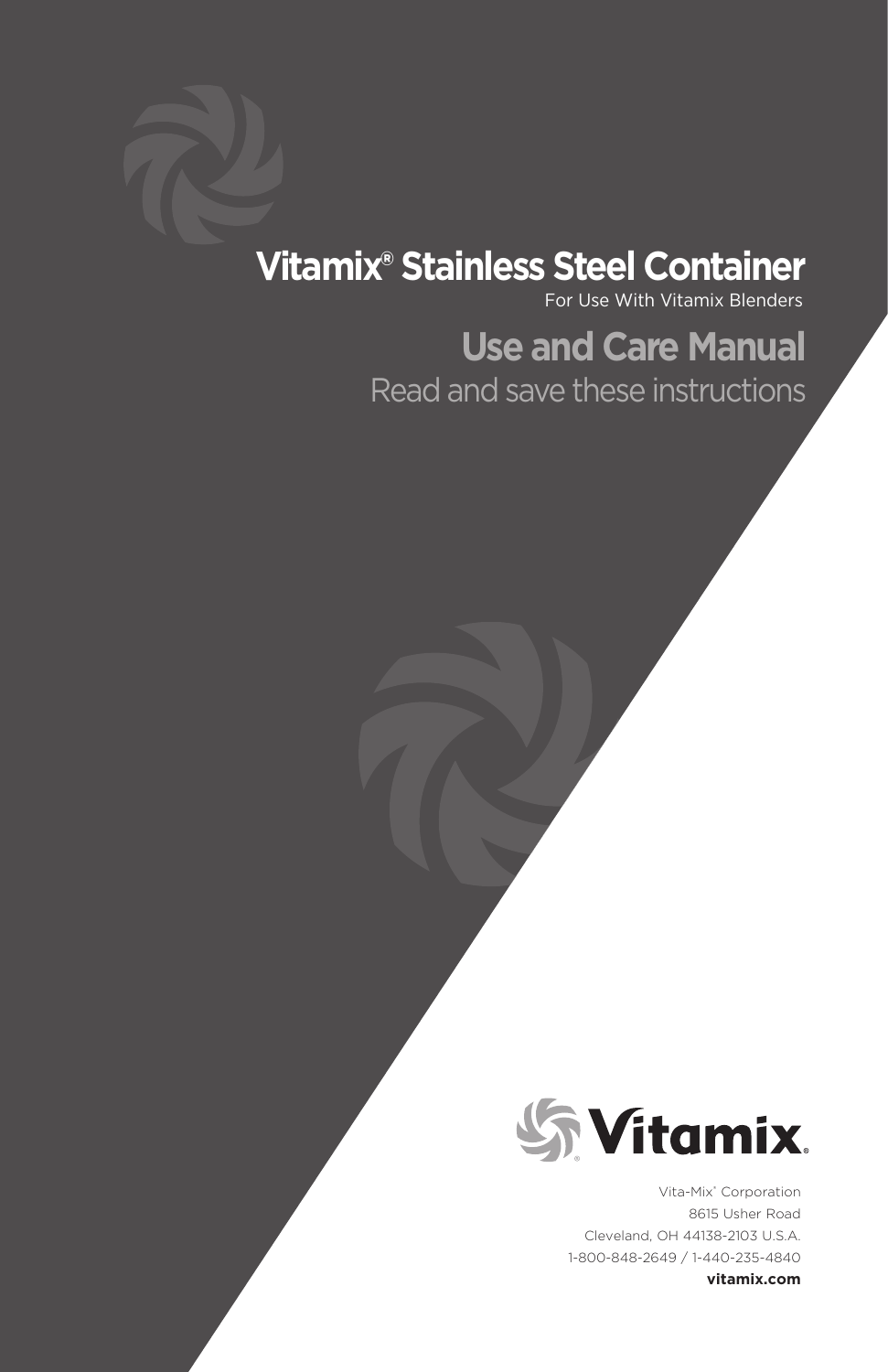# **SYMBOLS**

|   | Warning and Caution                                                                                                                             |
|---|-------------------------------------------------------------------------------------------------------------------------------------------------|
| t | NEVER touch moving parts. Keep hands and utensils out of the container                                                                          |
|   | Flectric Shock Hazard                                                                                                                           |
|   | High temperature when blending hot liquids                                                                                                      |
| A | Operate with the lid and lid plug in place                                                                                                      |
|   | Read and understand owner's manual                                                                                                              |
|   | Parts will become hot with extended use. DO NOT touch the drive socket in the motor<br>base or the drive spline on the bottom of the container. |

# Important Safeguards

- WARNING: To avoid the risk of serious injury when using your Vitamix®  $\sqrt{N}$ blender and containers, basic safety precautions should be followed, including the following. **READ ALL INSTRUCTIONS, SAFEGUARDS, AND WARNINGS BEFORE OPERATING BLENDER.**
- **1.** Read all instructions.
- **2.** Do not use container for anything other than it's intended use.
- **3.** Avoid contacting moving parts.
- **4.** Keep hands and utensils out of container while blending to reduce the risk of severe injury to persons or damage to the blender. A rubber scraper or spatula may be used, but only when the blender is not running.
- **5.** The tamper provided must be used only when the main part of the lid is in place.
- **6.** Blades are sharp. Clean around the blade assembly in the container with extreme care to avoid injury. To reduce the risk of injury, never place a blade assembly on the motor base unless assembled to the Vitamix container.
- **7.** Care should be taken when handling the sharp cutting blades, emptying the container and during cleaning.
- **8.** Do not leave foreign objects, such as spoons, forks, knives or the lid plug, in the container as this will damage the blades and other components when starting the blender and may cause injury.
- **9.** Never attempt to operate with damaged blades.
- **10.** Always operate blender with lid and lid plug firmly in place. The lid plug should be removed only when adding ingredients and when using the tamper.
- **11.** Do not fill container to the maximum capacity.
- **12.** Always begin processing on the lowest speed setting, variable speed 1.
- **13.** When making nut butters or oil-based foods, do not process for more than one minute after the mixture starts to circulate in the container. Processing for longer periods can cause overheating.
- **14.** Make sure that the container is flush with the centering pad to ensure that the drive spline is engaged with the drive socket before operating.
- **15.** When blending hot liquids or ingredients, use caution; spray or escaping steam may cause burns. Keep hands and other exposed skin away from lid opening to prevent possible burns.
- **16.** To minimize the possibility of scalding when blending hot materials, the following precautions and procedures must be observed:
	- Hot materials are those which are 100 deg F (38 deg C) or hotter.
	- Limit the amount of hot materials processed to 1 pint.
	- Always start blending on lowest speed setting, then progress to desired speed.
	- Never stand directly over blender when it is being started or while it is running.
	- Inspect the lid seal regularly before and after use. If the seal is damaged in any way, discontinue use and contact Vitamix Customer Service for instruction.
- **17.** The container surface can become hot or cold, depending on the ingredients being processed. To avoid injury, use a oven mitt or silicone pad to protect your skin if making
- contact with the outer container surfaces when emptying.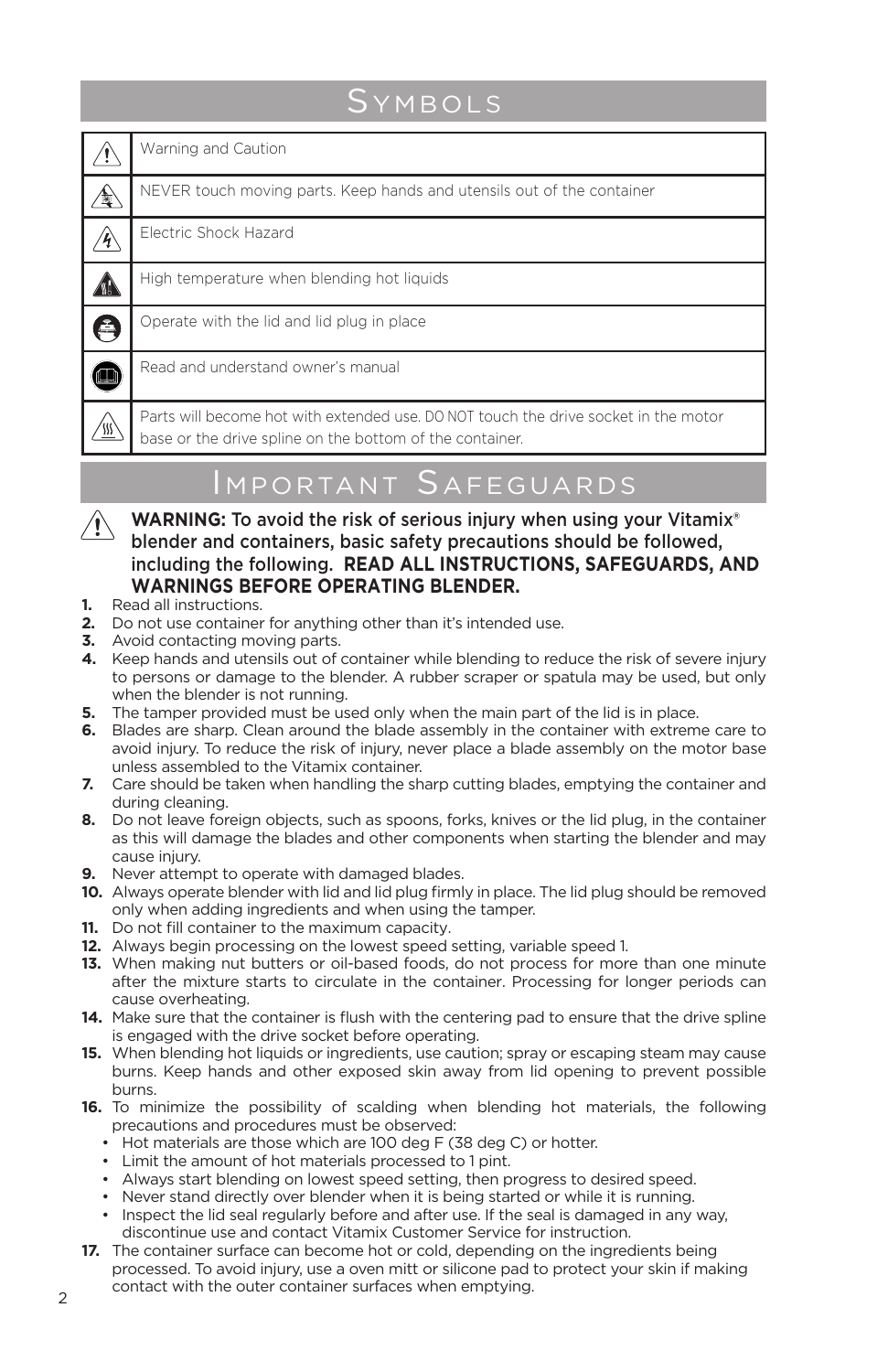# **SAVE THESE INSTRUCTIONS**

### **WARNING**



### To Avoid Injury.

Read and understand instruction manual.



#### IMPORTANT INSTRUCTIONS FOR SAFE USE

This product is intended for HOUSEHOLD USE ONLY and is not intended to be used for commercial purposes.

Any repair, servicing, or replacement of parts must be performed by Vitamix or an authorized service representative.

**NOTICE:** THE FAILURE TO FOLLOW ANY OF THE IMPORTANT SAFEGUARDS AND IMPORTANT INSTRUCTIONS FOR SAFE USE IS A MISUSE OF YOUR VITAMIX BLENDER THAT CAN VOID YOUR WARRANTY AND CREATE THE RISK OF SERIOUS INJURY.

### RTS AND FFATURES



- **1. 2-Part Lid:** Always use the lid and the lid plug when the machine is in operation.
- **2. Lid Plug:** Insert through the lid and secure by turning clockwise. Remove the lid plug to use the tamper or add ingredients.
- **3. Tamper:** The tamper allows you to accelerate the process of very thick or frozen mixtures that cannot be processed in a regular blender. Using the tamper maintains circulation by preventing air pockets from forming. While the machine is running, and only through the lid plug opening, use the tamper to press ingredients into the blades.



#### **To Lock the Lid in Place:**

- 1. Position lid on container with lid flaps midway between the spout and the handle.
- 2. Push the lid onto the container until it locks in place.
- 3. The lid must always be secured when processing, especially hot liquids that may scald.

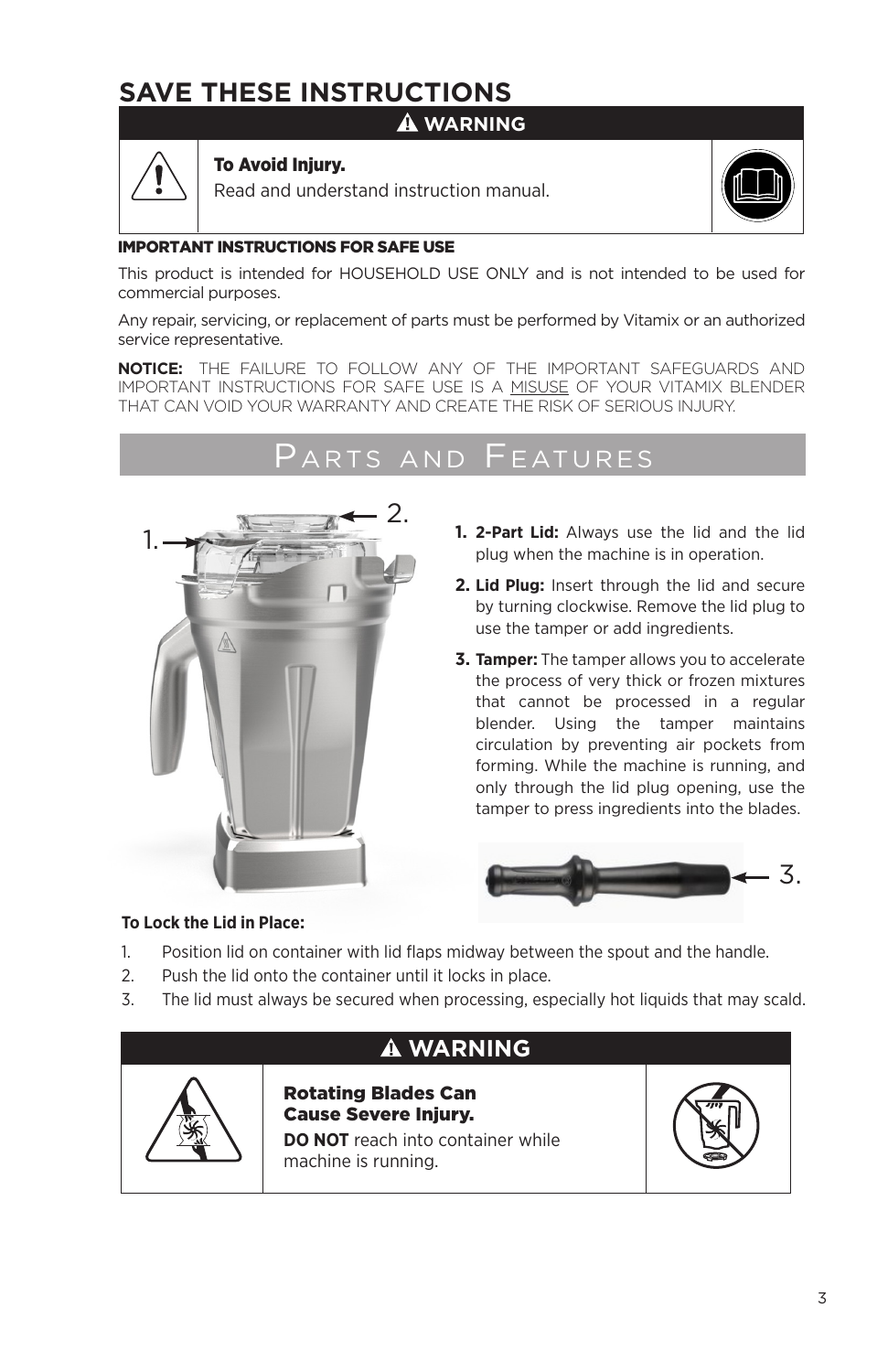**To Remove the Lid:** Lift up on one lid flap while holding the container securely.

**To Remove the Lid Plug:** Rotate the lid plug counterclockwise from the "locked" to "unlocked" position and lift out.

**Container:** Ounces, cups, and milliliters are clearly marked.

**IMPORTANT:** The container surface can become hot or cold, depending on the ingredients being processed. To avoid injury, use a oven mitt or silicone pad to protect your skin if making contact with the outer container surfaces when emptying.

# Care and Cleaning

#### BEFORE FIRST USE:

Wash the container, cups, lids, lid plug, and tamper with warm, soapy water. Rinse all parts. Wipe dry with a dry, soft cloth.

**Note:** Your Vitamix container is designed to be completely cleanable without removing the retainer nut and blade assembly. DO NOT attempt to remove the retainer nut or blade assembly from the container. The In-Place Cleaning and Sanitizing procedures or a dishwasher cycle will ensure complete and thorough cleaning of your container and it's components. If your container is damaged, please do not use. Contact Vitamix Customer Service IMMEDIATELY for assistance.

#### Dishwasher:

The parts are dishwasher safe. If preferred, wash the parts in warm soapy water. Rinse clean under running water, then dry.

#### In-Place Cleaning:

- **1.** Fill the container half full with warm water and add a couple of drops of dishwashing liquid.
- **2.** Snap or push the complete 2-Part lid into the locked position.
- **3.** Perform one of the following procedures:
	- Variable Speed:
		- **a.** Press Start / Stop.
		- **b.** Slowly increase variable speed to 10.
		- **c.** Run the machine for 30 to 60 seconds.
		- **d.** Rotate the Variable Speed dial back to Variable 1. Press Start / Stop.
	- If the motor base has a cleaning program, press the Self-Cleaning Icon ( $(\ddot{\bullet}$ ) to select. Press Start/Stop. The program will stop automatically when complete.
- **4.** Rinse and drain all pieces.

#### To Sanitize:

- **1.** Follow the cleaning instructions above.
- **2.** Fill the container half full with water and 1 ½ teaspoons of liquid bleach.
- **3.** Snap or push the complete 2-part lid into the locked position.
- **4.** Perform one of the following procedures:
	- Variable Speed:
		- **a.** Press Start / Stop.
		- **b.** Slowly increase variable speed to 10.
		- **c.** Run the machine for 30 to 60 seconds.
		- **d.** Rotate the Variable Speed dial back to Variable 1. Press Start / Stop.
	- If the motor base has a cleaning program, press the Self-Cleaning Icon ( $\binom{2}{3}$ ) to select. Press Start/Stop. The program will stop automatically when complete.
- **5.** Allow mixture to stand in the container for an additional 1 % minutes.
- **6.** Pour bleach mixture out. Allow container to air dry. Do not rinse after sanitizing.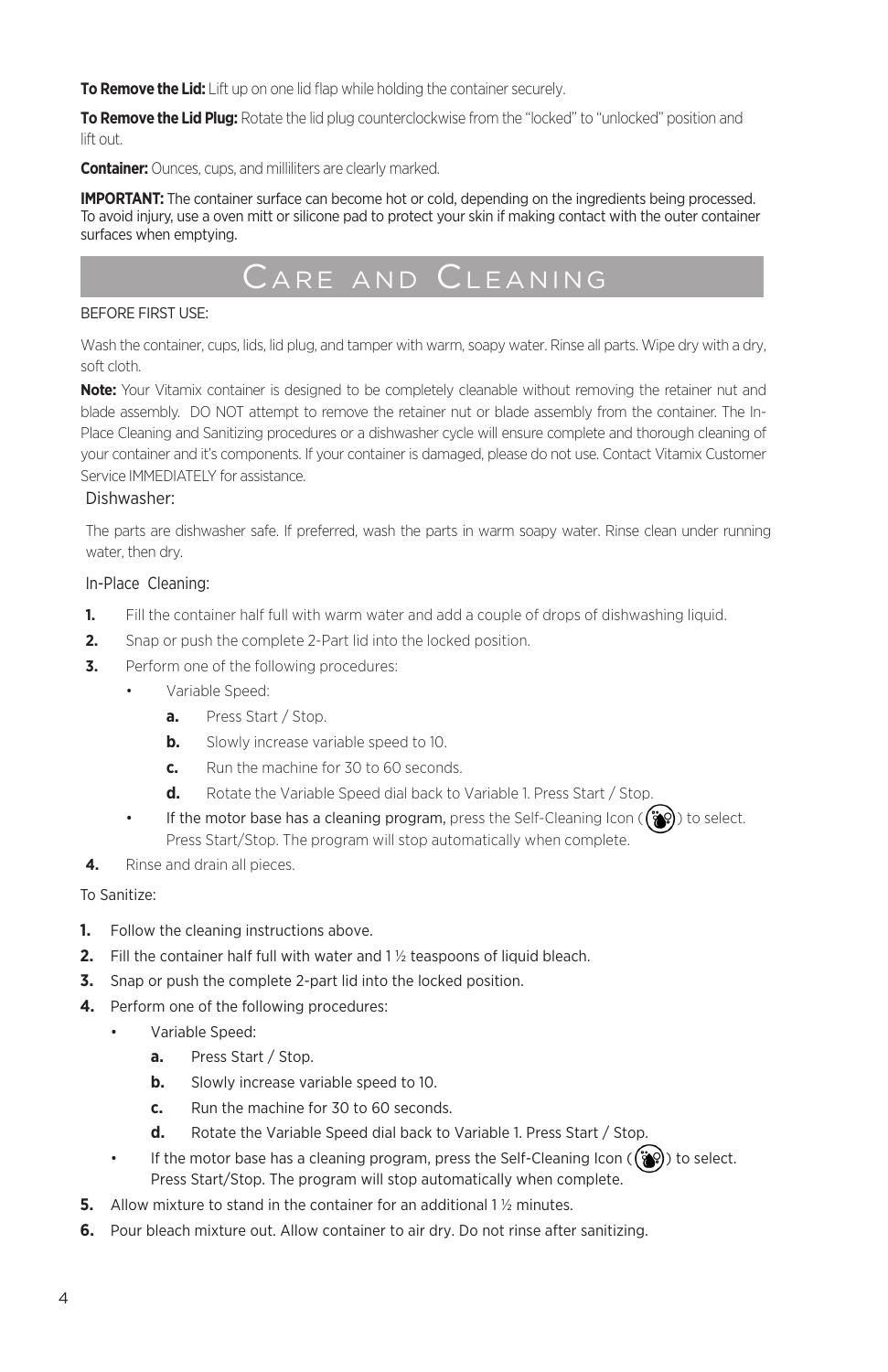### 3-YEAR FULL WARRANTY ON SEPARATELY SOLD CONTAINER AND CONTAINER COMPONENTS

#### 1. WHAT IS COVERED.

Vita-Mix Corporation ("Vitamix") warrants that a container (the "Container"), lid, blade assembly and/or retainer nut (the ("Container Component") that is purchased separately from a blender motor-base will be free from defects in material or workmanship and will withstand wear and tear from ordinary household use for 3 years from the date of purchase. Vitamix will, within 30 days of receipt of the returned product, repair the failed Container or Container Component free of charge. If, in Vitamix's sole discretion, the failed Container or Container Component cannot be repaired, Vitamix will elect to either (A) replace the Container or Container Component free of charge or (B) refund the full purchase price to the owner, unless Vitamix receives prior written notice of the owner's preference.

#### 2. WHAT IS NOT COVERED.

This Warranty applies only to owners for ordinary household use. This Warranty does not cover cosmetic changes that do not affect performance, such as discoloration or the effects of the use of abrasives or cleaners or food build up. This Warranty is only valid if the Container or container in which the Container Component is installed is used in accordance with the instructions, warnings and safeguards contained in the owner's manual.

Vitamix will not be responsible for the cost of any unauthorized warranty repairs.

**REPAIR, REPLACEMENT OR REFUND OF THE PURCHASE PRICE ARE THE EXCLUSIVE REMEDIES OF PURCHASER AND THE SOLE LIABILITY OF VITAMIX UNDER THIS WARRANTY. NO EMPLOYEE OR REPRESENTATIVE OF VITAMIX IS AUTHORIZED TO MAKE ANY ADDITIONAL WARRANTY OR ANY MODIFICATION TO THIS WARRANTY WHICH MAY BE BINDING UPON VITAMIX. ACCORDINGLY, PURCHASER SHOULD NOT RELY UPON ANY ADDITIONAL STATEMENTS MADE BY ANY EMPLOYEE OR REPRESENTATIVE OF VITAMIX. IN NO EVENT, WHETHER BASED ON CONTRACT, INDEMNITY, WARRANTY, TORT (INCLUDING NEGLIGENCE), STRICT LIABILITY OR OTHERWISE, SHALL VITAMIX BE LIABLE FOR ANY SPECIAL, INDIRECT, INCIDENTAL OR CONSEQUENTIAL DAMAGES, INCLUDING, WITHOUT LIMITATION, LOSS OF PROFIT OR REVENUE.** 

Some states do not allow limits on warranties. In such states, the above limitations may not apply to you. Outside the U.S.A. and Canada, other warranties may apply.

**Grinding certain herbs and spices in the container/cup will result in cosmetic marring of the container/cup and may cause the blades to wear prematurely. Traces of sand, coarse gritty and abrasive herbs will also cause the blades to wear prematurely. Herbs may contain volatile oils, cause the container/cup to retain the oils and cause permanent discoloration. Your container/cup and blades are not covered under the Vitamix warranty under these circumstances.**

#### 3. WHAT VOIDS THIS WARRANTY.

Abuse, misuse, negligent use, alteration of the Container or Container Component or motor base, exposure to abnormal or extreme conditions, or failure to follow the operating instructions, will void this Warranty.

The Warranty is also void if repairs to the machine, Container, Container Component or any portion of the blade assembly are performed by someone other than Vitamix or an authorized Vitamix Service Provider or if any part subject to this Warranty is used in combination with a motor-base or container that is not expressly authorized by Vitamix.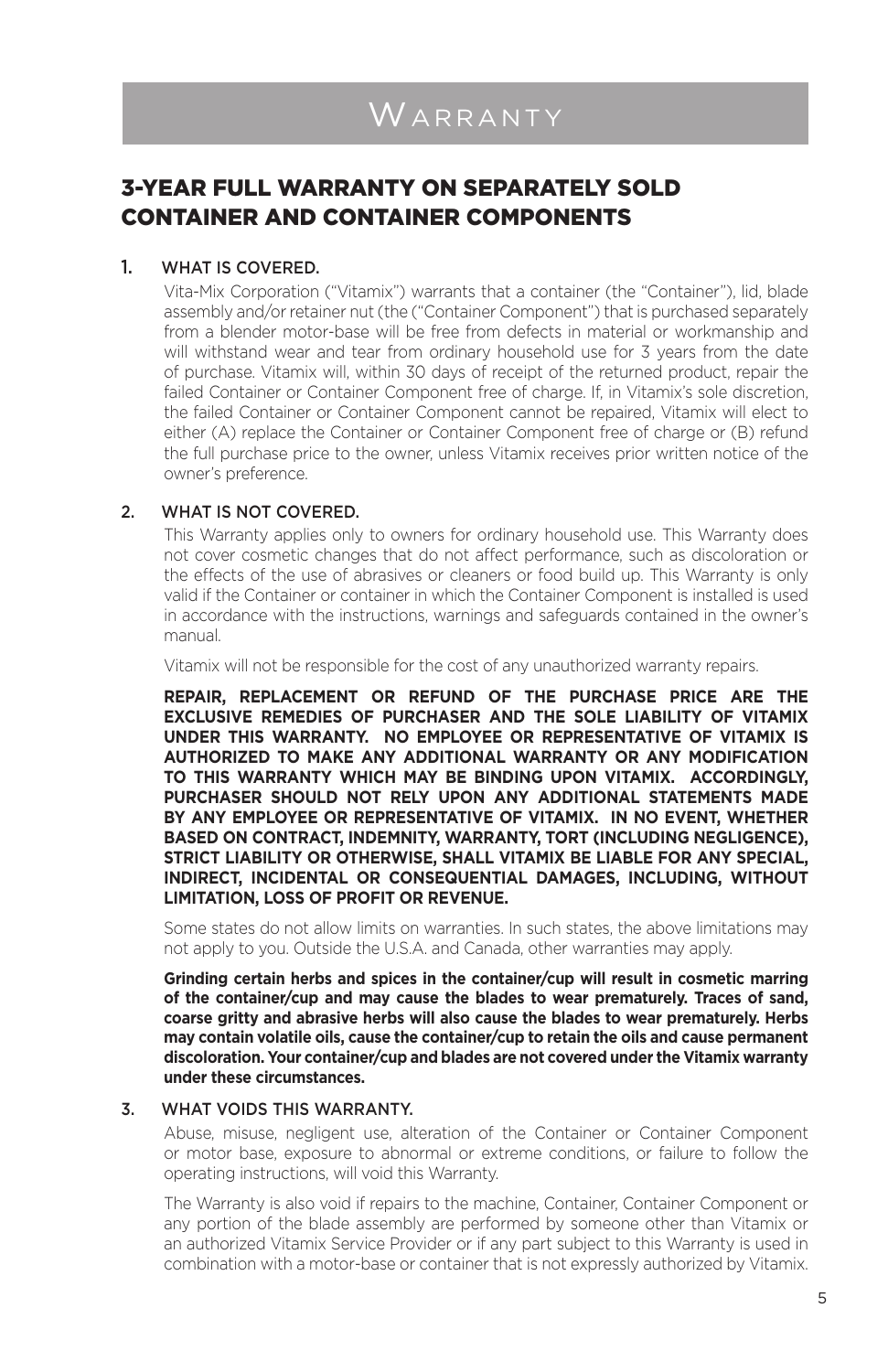#### 4. HOW TO OBTAIN RETURN AUTHORIZATION UNDER THIS WARRANTY.

In the event the Container or Container Component needs service or repair, please call Vitamix Customer Service at 1-800-848-2649. You will be asked to provide a date of purchase and proof of purchase for any product that has not been registered with Vitamix. For product subject to this Warranty you will be provided with a return authorization number, up-to-date shipping instructions and a pre-paid return pick up label. Vitamix will pay standard shipping costs on the return of a Container or Container Component for warranty service and repair and for return shipment of the product to you after the warranty repair or replacement. Purchaser is responsible for the costs of special shipping requests.

Within the U.S.A. and Canada, this Warranty is honored directly through the Vita-Mix® Corporation.

#### **United States Canada**

Vita-Mix® Corporation Vita-Mix® Corporation Cleveland, Ohio 44138-2199 Windsor, Ontario N8Y 4Y5 1-800-848-2649 1-800-848-2649 service@vitamix.com service@vitamix.com

8615 Usher Road 200-1701 Shepherd Street East

You will be deemed to have accepted the returned product "as is" upon delivery unless you notify Vitamix of any problem, including shipment damage, within 48 hours of delivery.

#### SPECIAL INTERNATIONAL INSTRUCTIONS

If a machine was purchased within the U.S.A. or Canada, but is currently outside the U.S.A. or Canada, all shipping and resulting taxes and duties are at the owner's expense. Call +1-440-235-4840 or email service@vitamix.com for more details.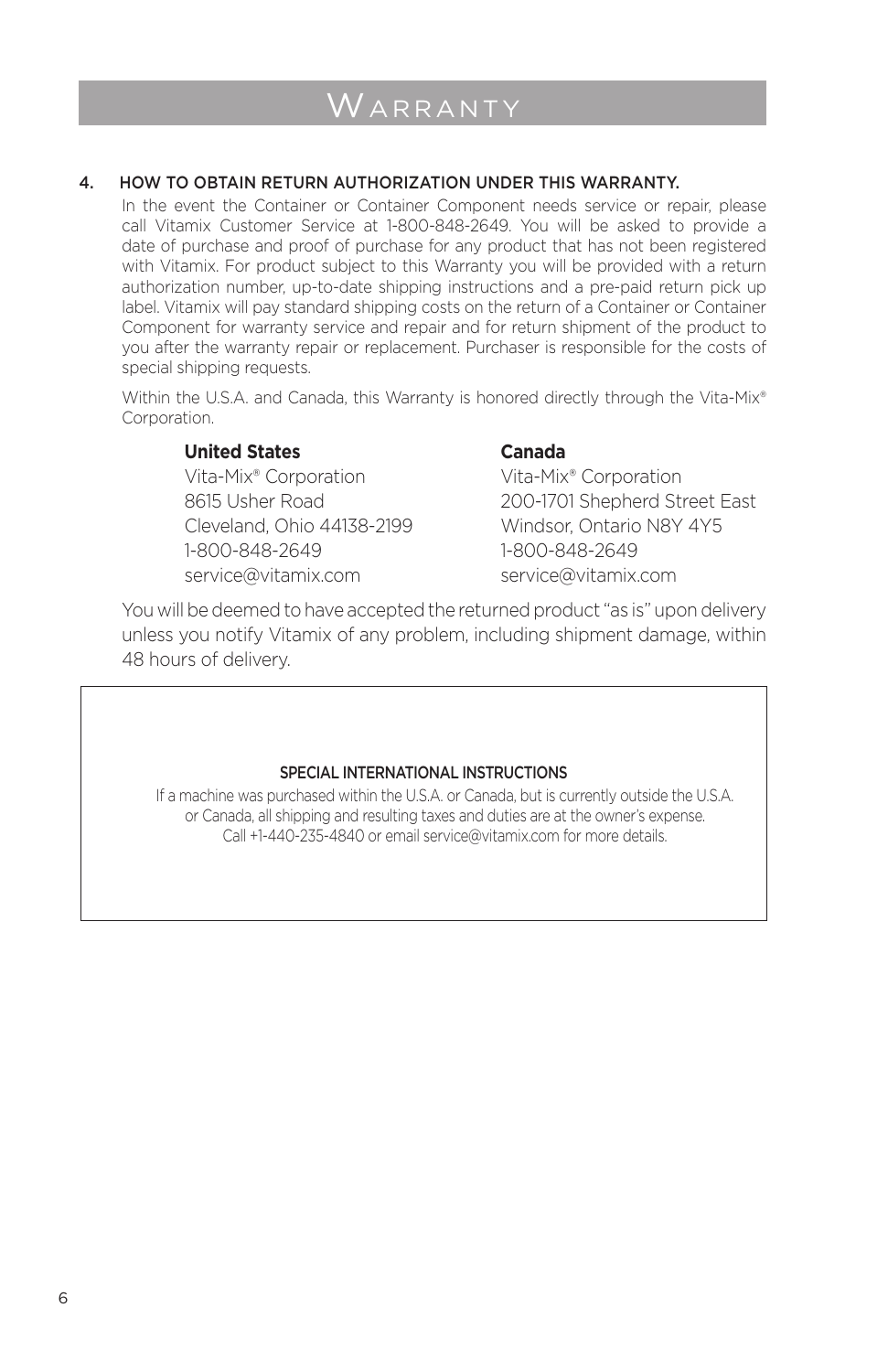| <b>NOTES</b> |
|--------------|
|              |
|              |
|              |
|              |
|              |
|              |
|              |
|              |
|              |
|              |
|              |
|              |
|              |
|              |
|              |
|              |
|              |
|              |
|              |
|              |
|              |
|              |
|              |
|              |
|              |
|              |
|              |
|              |
|              |
|              |
|              |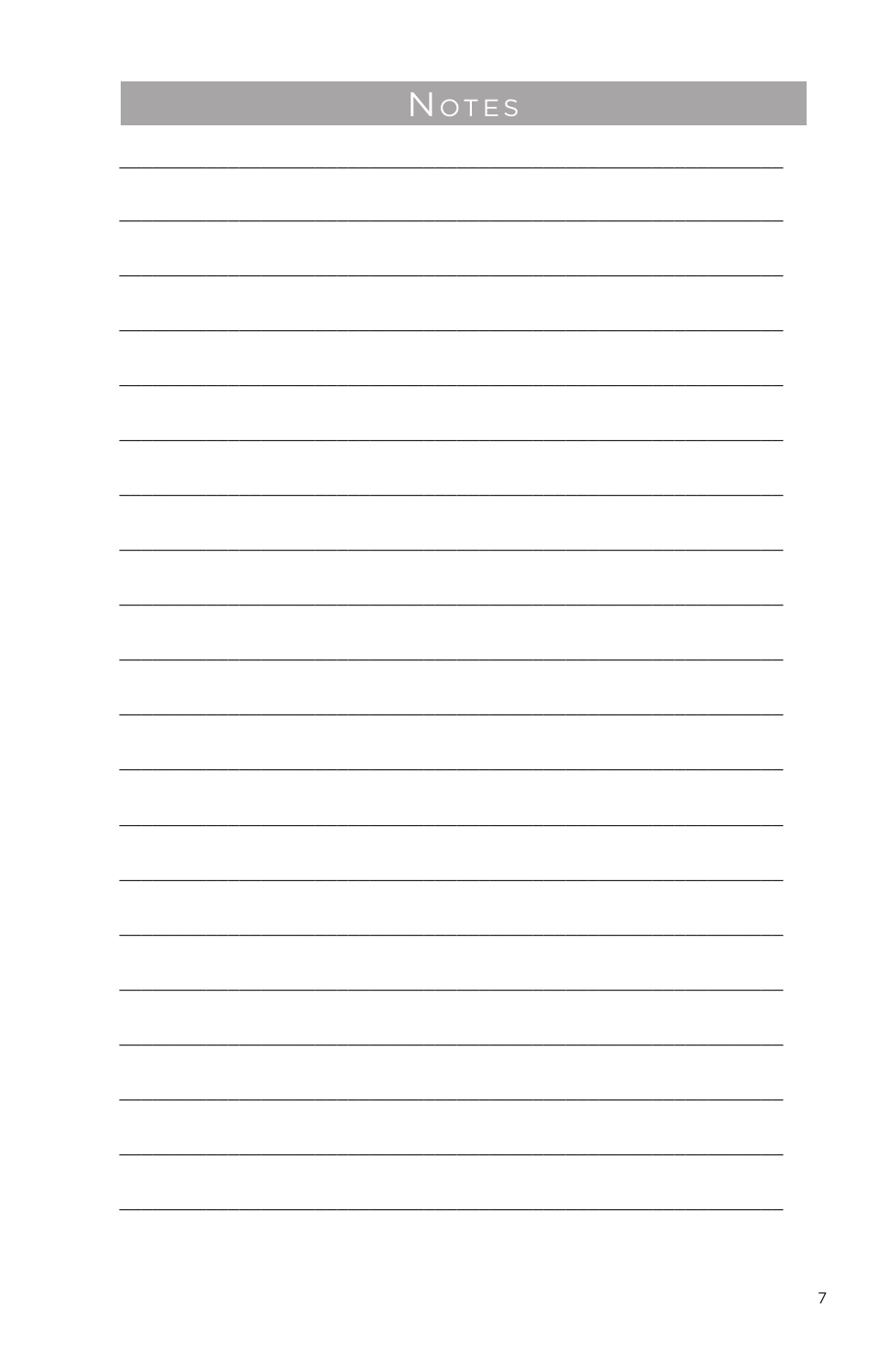To see the complete line of Vitamix® products, visit **vitamix.com**.



Vita-Mix® Corporation 8615 Usher Road Cleveland, OH 44138-2103 U.S.A. 1-800-848-2649 / 1-440-235-4840

### **vitamix.com**

©2020 Vita-Mix® Corporation. No part of this publication may be reproduced or transmitted in any form or by any means or stored in a database or retrieval system without the written permission of the Vita-Mix® Corporation.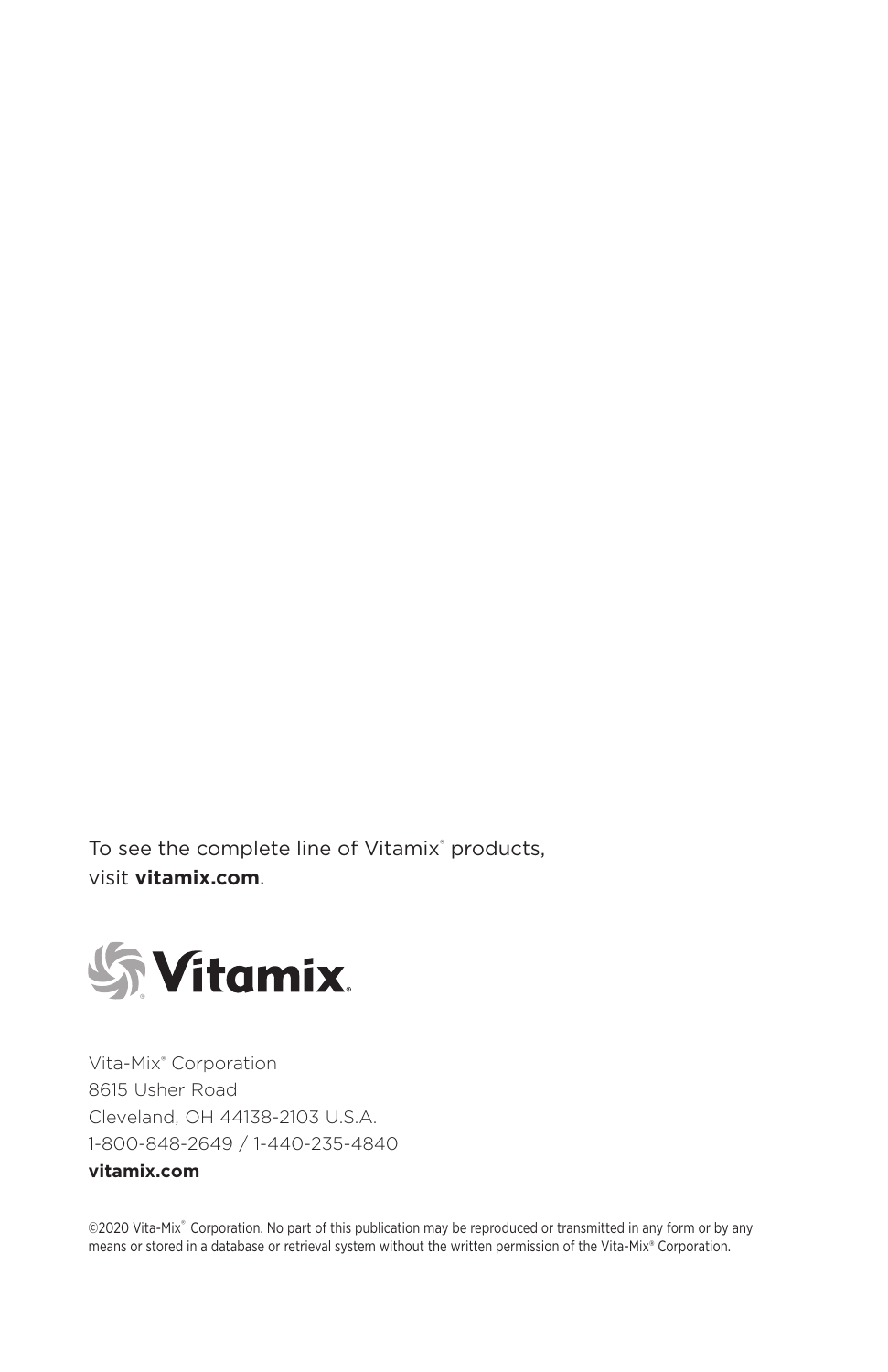# **Récipient en acier inoxydable Vitamix®**

À utiliser avec les mélangeurs Vitamix

# **Guide d'utilisation et d'entretien** Lire et conserver toutes les instructions.



Vita-Mix® Corporation 8615 Usher Road Cleveland, Ohio 44138-2103 É.-U. 1 800 848-2649 / 1 440 235-4840

**Vitamix.com**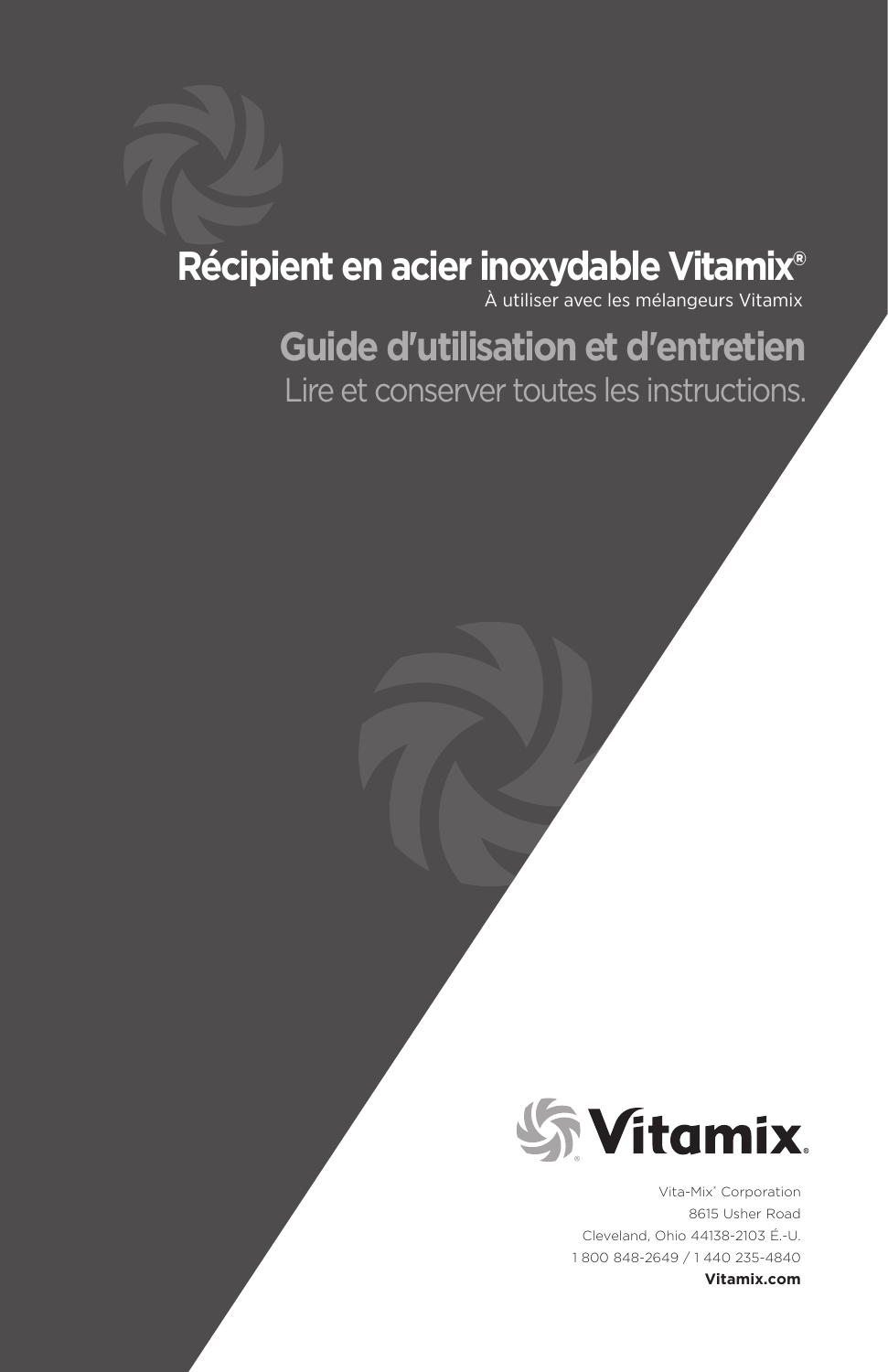# **SYMBOLES**

|                                   | Avertissement et mise en garde                                                                                                                                                    |
|-----------------------------------|-----------------------------------------------------------------------------------------------------------------------------------------------------------------------------------|
| $\mathbb{A}$                      | NE JAMAIS toucher les pièces en mouvement. Garder les mains et les ustensiles hors du<br>récipient.                                                                               |
| Â                                 | Risque de décharge électrique                                                                                                                                                     |
|                                   | Température élevée lors du mélange de liquides chauds                                                                                                                             |
| A                                 | Utiliser l'appareil lorsque le couvercle et le bouchon du couvercle sont en place.                                                                                                |
|                                   | Lire et bien comprendre le guide d'utilisation.                                                                                                                                   |
|                                   | Les pièces deviennent chaudes après une utilisation prolongée. NE PAS toucher la prise<br>d'entraînement sur le socle-moteur ou la cannelure d'entraînement au fond du récipient. |
| CONSIGNES DE SÉCURITÉ IMPORTANTES |                                                                                                                                                                                   |

- **AVERTISSEMENT :** Afin d'éviter les risques de blessures graves lors de l'utilisation du mélangeur et des récipients Vitamix®, prière d'adopter des mesures de sécurité essentielles, notamment les suivantes**. LIRE LES INSTRUCTIONS, LES MESURES DE SÉCURITÉ ET LES MISES EN GARDE EN ENTIER AVANT D'UTILISER LE MÉLANGEUR.**
- **1.** Lisez toutes les instructions.<br>**2.** Ne pas utiliser le récipient
- **2.** Ne pas utiliser le récipient à d'autres fins auxquelles il est prévu.
- **3.** Ne JAMAIS toucher des pièces en mouvement.
- **4.** Gardez les mains et les ustensiles hors du récipient pendant l'utilisation afin de réduire le risque de blessures corporelles graves ou de dommages au mélangeur. Vous pouvez utiliser un grattoir ou une spatule en caoutchouc, mais uniquement lorsque le mélangeur ne fonctionne pas.
- **5.** Le pilon doit être utilisé uniquement lorsque la partie principale du couvercle est en place.
- **6.** Les lames sont tranchantes. Nettoyez l'assemblage de lames dans le récipient avec précaution pour éviter les blessures. Afin de réduire les risques de blessures, ne placez jamais un assemblage de lames sur le socle-moteur, sauf si l'assemblage est fixé au récipient Vitamix.
- **7.** Soyez très prudent lorsque vous manipulez les lames tranchantes et que vous videz et nettoyez le récipient.
- **8.** Ne laissez aucun objet étranger dans le récipient, comme des cuillères, des fourchettes, des couteaux ou le bouchon du couvercle, car ils pourraient endommager les lames et d'autres composantes lors du démarrage de l'appareil et provoquer des blessures.
- **9.** N'utilisez jamais l'appareil si les lames sont endommagées.
- **10.** Utiliser l'appareil en s'assurant chaque fois que le couvercle et la prise du couvercle sont bien en place. Retirer la prise du couvercle uniquement pour ajouter des ingrédients et utiliser le pilon. **11.** Ne remplissez pas le récipient à sa capacité maximale.
- 
- **12.** Toujours commencer à mélanger à la vitesse la plus basse, soit à la Vitesse variable 1.
- **13.** Lors de la préparation de beurres de noix ou d'aliments à base d'huile, ne faites pas fonctionner l'appareil plus d'une minute après que le mélange commence à circuler dans le récipient. Le fonctionnement de l'appareil pendant de longues périodes peut causer une surchauffe.
- **14.** S'assurer que le récipient est bien aligné avec le coussinet de positionnement afin que la cannelure d'entraînement soit enclenchée avec la prise d'entraînement avant la mise en marche.
- **15.** Lors du mélange de liquides ou d'ingrédients chauds, faire preuve de prudence; le jet ou la vapeur qui s'échappent peuvent provoquer des brûlures. Garder les mains et la peau exposée loin de l'ouverture du couvercle pour éviter les brûlures éventuelles.
- **16.** Pour minimiser la possibilité de brûlure lors du mélange d'aliments chauds, les précautions et procédures suivantes doivent être respectées :
	- Les aliments sont considérés comme chauds lorsqu'ils atteignent 100 °F (38 °C) ou plus.Limiter à une pinte (1,14 l) la quantité d'aliments chauds mélangés.
	- Toujours commencer le mélange à la vitesse la plus basse, puis passer à la vitesse souhaitée.
- Ne jamais se tenir directement au-dessus du mélangeur lors de son démarrage ou pendant son fonctionnement.
- Vérifier régulièrement le joint du couvercle avant et après utilisation. Si le joint est endommagé de quelque manière que ce soit,

cesser d'utiliser le mélangeur et contacter le service à la clientèle de Vitamix pour obtenir des instructions.

**17.** La surface du récipient peut devenir chaude ou froide, selon les ingrédients utilisés dans la préparation. Pour éviter les blessures, utiliser un gant de cuisinier ou un coussinet en silicone pour protéger votre peau en cas de contact avec les surfaces extérieures du récipient au moment de le vider.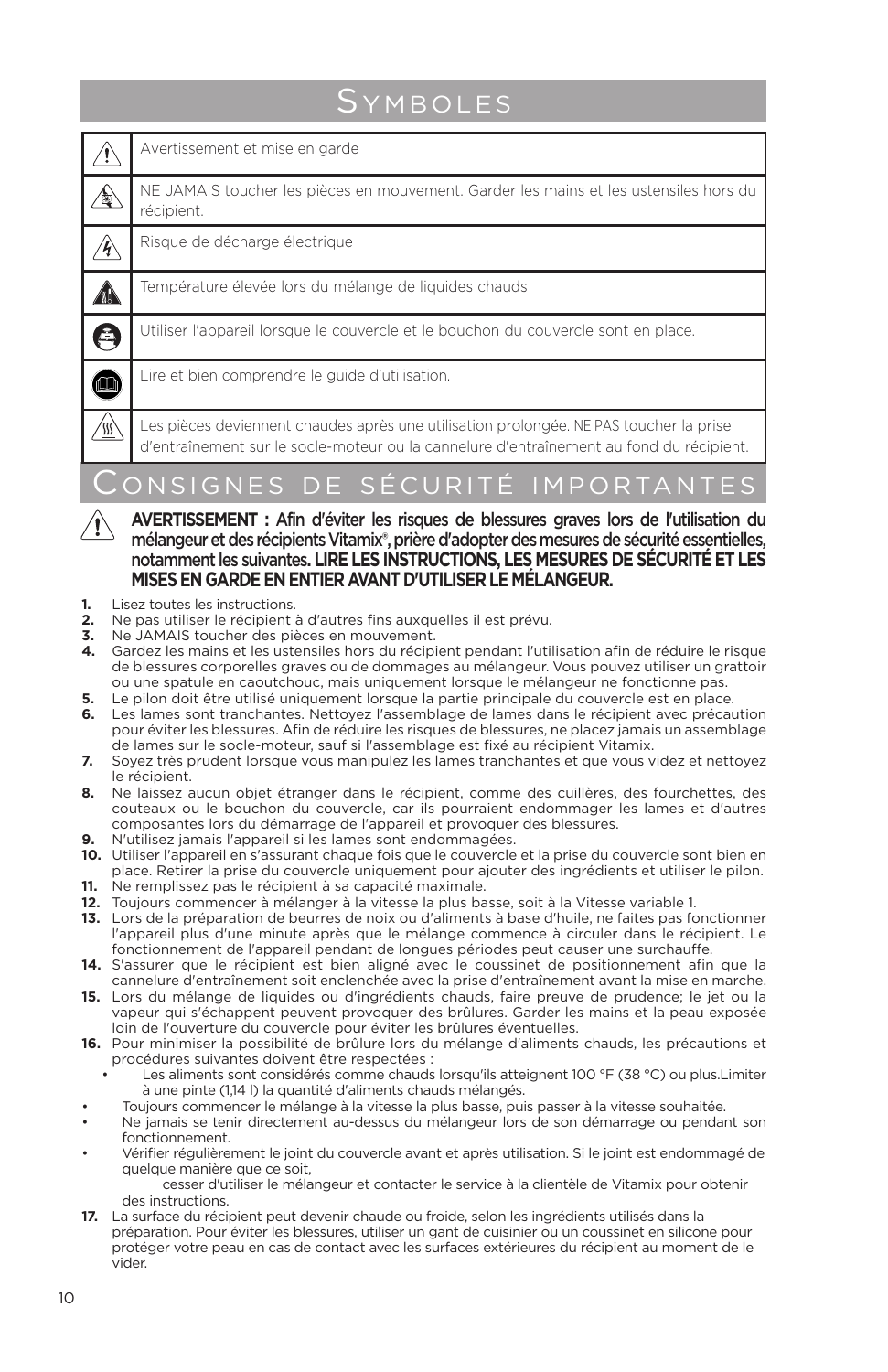# **CONSERVEZ CES DIRECTIVES.**

### **ATTENTION**



#### Afin d'éviter toute blessure,

Lire et bien comprendre le guide d'utilisation.



#### DIRECTIVES IMPORTANTES POUR UNE UTILISATION SÉCURITAIRE

Ce produit est conçu pour un USAGE DOMESTIQUE SEULEMENT et n'est pas destiné à un usage commercial.

L'entretien, les réparations ou le remplacement des pièces doivent être effectués par Vitamix ou par un représentant de service autorisé.

**AVIS :** LE NON-RESPECT DE TOUTE MESURE DE SÉCURITÉ OU DIRECTIVE IMPORTANTE VISANT UNE UTILISATION SÉCURITAIRE CONSTITUE UNE UTILISATION INAPPROPRIÉE DE VOTRE MÉLANGEUR VITAMIX, CE QUI EST SUSCEPTIBLE D'ANNULER VOTRE GARANTIE ET DE PROVOQUER DES BLESSURES GRAVES.

### Pièces et caractéristiques



- **1. Couvercle à deux pièces :** Toujours utiliser le couvercle et le bouchon de couvercle lorsque l'appareil est en marche.
- **2. Bouchon de couvercle :** Insérer dans le couvercle et verrouiller en tournant dans le sens des aiguilles d'une montre. Retirer le bouchon de couvercle pour utiliser le pilon ou ajouter des ingrédients.
- **3. Pilon :** Le pilon permet d'accélérer la préparation de mélanges très épais ou congelés qui ne peuvent pas être préparés dans un mélangeur ordinaire. L'utilisation du pilon permet de maintenir le mélange en mouvement en prévenant la formation de trous d'air. Pendant que l'appareil est en marche, et uniquement par l'ouverture du bouchon de couvercle, insérer le pilon pour presser les ingrédients vers les lames.



#### **Pour verrouiller le couvercle :**

- 1. Placer le couvercle sur le récipient, les rabats du couvercle à mi-chemin entre le bec et la poignée.
- 2. Pousser le couvercle sur le récipient jusqu'à ce qu'il soit verrouillé.
- 3. Le couvercle doit toujours être verrouillé lors du mélange, en particulier pour prévenir l'éclaboussure de liquides chauds.



### **ATTENTION**

Les lames de rotation peuvent causer des blessures graves.

 **NE PAS** mettre les mains dans le récipient lorsque l'appareil est en marche.

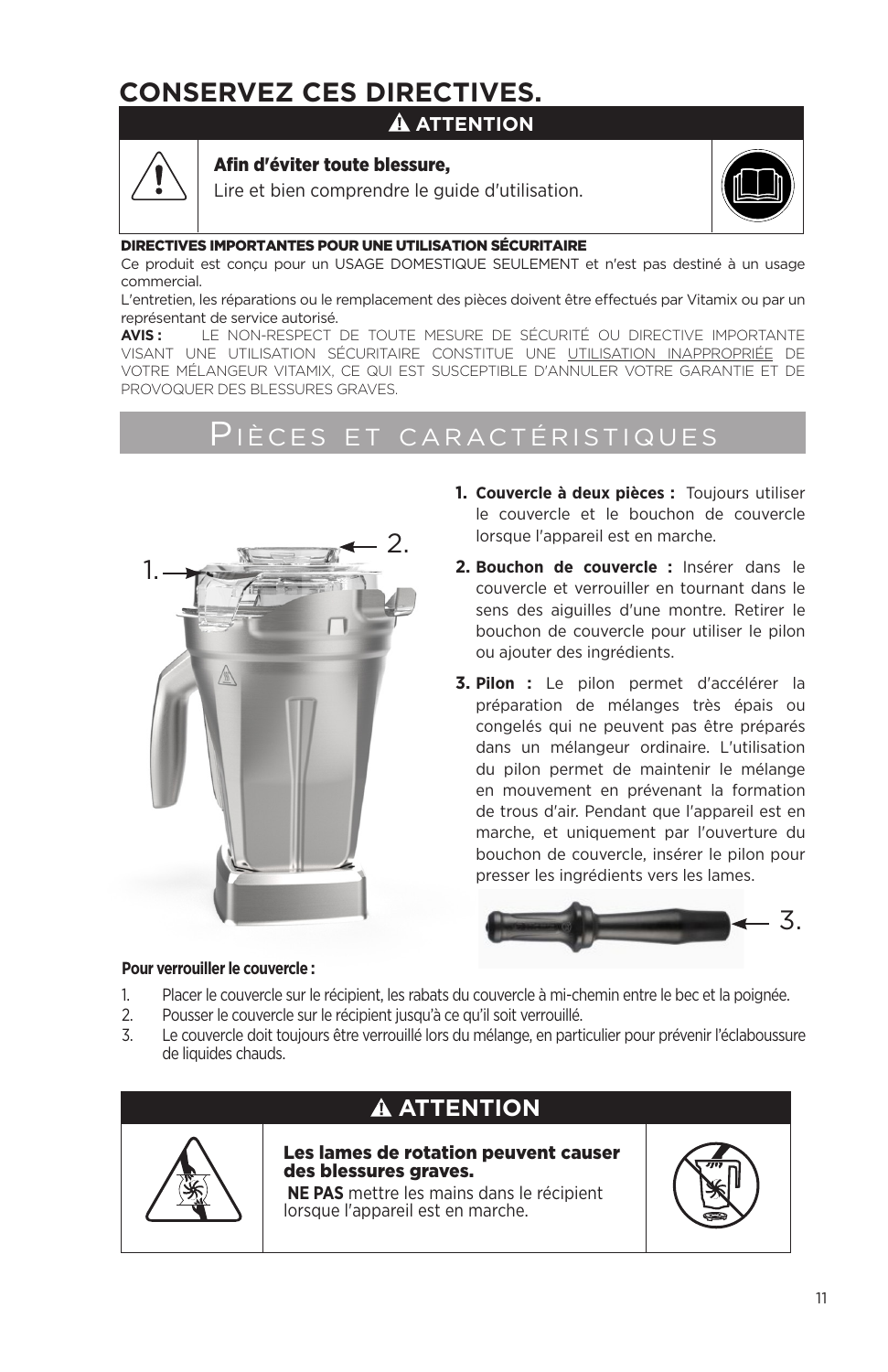**Pour retirer le couvercle :** Soulever l'un des rabats du couvercle tout en tenant fermement le récipient.

**Pour retirer le bouchon de couvercle :** Tourner le bouchon de couvercle dans le sens contraire des aiguilles d'une montre, le faisant passer de la position « verrouillé » à la position « déverrouillé », puis le soulever.

**Récipient :** Les onces, les tasses ainsi que les millilitres sont clairement indiqués.

**IMPORTANT :** La surface du récipient peut devenir chaude ou froide, selon les ingrédients utilisés dans la préparation. Pour éviter les blessures, utiliser un gant de cuisinier ou un coussinet en silicone pour protéger votre peau en cas de contact avec les surfaces extérieures du récipient au moment de le vider.

### Entretien et nettoyage

#### AVANT LA PREMIÈRE UTILISATION :

Lavez le récipient, les tasses, les couvercles, le bouchon du couvercle et le pilon dans l'eau chaude et savonneuse. Rincez toutes les pièces. Essuyez-les à l'aide d'un chiffon doux et sec.

**Remarque :** Le récipient Vitamix est conçu pour être entièrement lavé sans retirer l'écrou de serrage et l'assemblage de lames. NE PAS essayer de retirer l'écrou de serrage ou l'assemblage de lames du récipient. Nos procédures d'auto-nettoyage et de désinfection ou encore un cycle au lave-vaisselle assureront un nettoyage complet et en profondeur du récipient et de ses composants. Si le récipient est endommagé, ne pas l'utiliser. Communiquer IMMÉDIATEMENT avec le service à la clientèle Vitamix pour obtenir de l'aide.

#### Lave-vaisselle :

Les pièces sont lavables au lave-vaisselle. Vous pouvez également laver ces pièces dans l'eau chaude savonneuse, selon la préférence. Rincez-les bien sous l'eau courante, puis séchez-les.

#### Auto-nettoyage :

- **1.** Remplissez le récipient d'eau chaude jusqu'à la moité et ajoutez quelques gouttes de savon à vaisselle.
- **2.** Refermez ou abaissez le couvercle à deux pièces en position verrouillée.
- **3.** Effectuez une des opérations suivantes :
	- Vitesse variable :
		- **a.** Appuyez sur Marche/Arrêt.
		- **b.** Augmentez la vitesse graduellement jusqu'à la Variable 10.
		- **c.** Faites fonctionner l'appareil pendant 30 à 60 secondes.
		- **d.** Ramenez le cadran de vitesse variable à la Variable 1, puis appuyez sur Marche/ Arrêt.
	- Si le socle-moteur dispose d'un programme de nettoyage, appuyer sur l'icône de la fonction auto-nettoyante (()). Appuyer sur Marche/Arrêt. Une fois l'opération achevée, le programme s'arrêtera automatiquement.
- **4.** Rincez et égouttez toutes les pièces.

#### Pour désinfecter :

- **1.** Suivez les instructions de nettoyage décrites précédemment.
- **2.** Remplissez le récipient d'eau jusqu'à la moitié et ajoutez 23 ml (1 ½ c. à thé) d'eau de Javel.
- **3.** Refermez ou abaissez le couvercle à deux pièces en position verrouillée.
- **4.** Effectuez une des opérations suivantes :
	- Vitesse variable :
		- **a.** Appuyez sur Marche/Arrêt.
		- **b.** Augmentez la vitesse graduellement jusqu'à la Variable 10.
		- **c.** Faites fonctionner l'appareil pendant 30 à 60 secondes.
		- **d.** Ramener le cadran de vitesse variable à la Variable 1, puis appuyer sur Marche/Arrêt.
	- Si le socle-moteur dispose d'un programme de nettoyage, appuyer sur l'icône de la fonction auto-nettoyante ( ). Appuyez sur Marche/Arrêt. Une fois l'opération achevée, le programme s'arrêtera automatiquement.
- **5.** Laissez le mélange reposer dans le récipient pendant 1 ½ minute supplémentaire.
- **6.** Videz le mélange d'eau de Javel. Laissez le récipient sécher à l'air. Ne le rincez pas après la désinfection.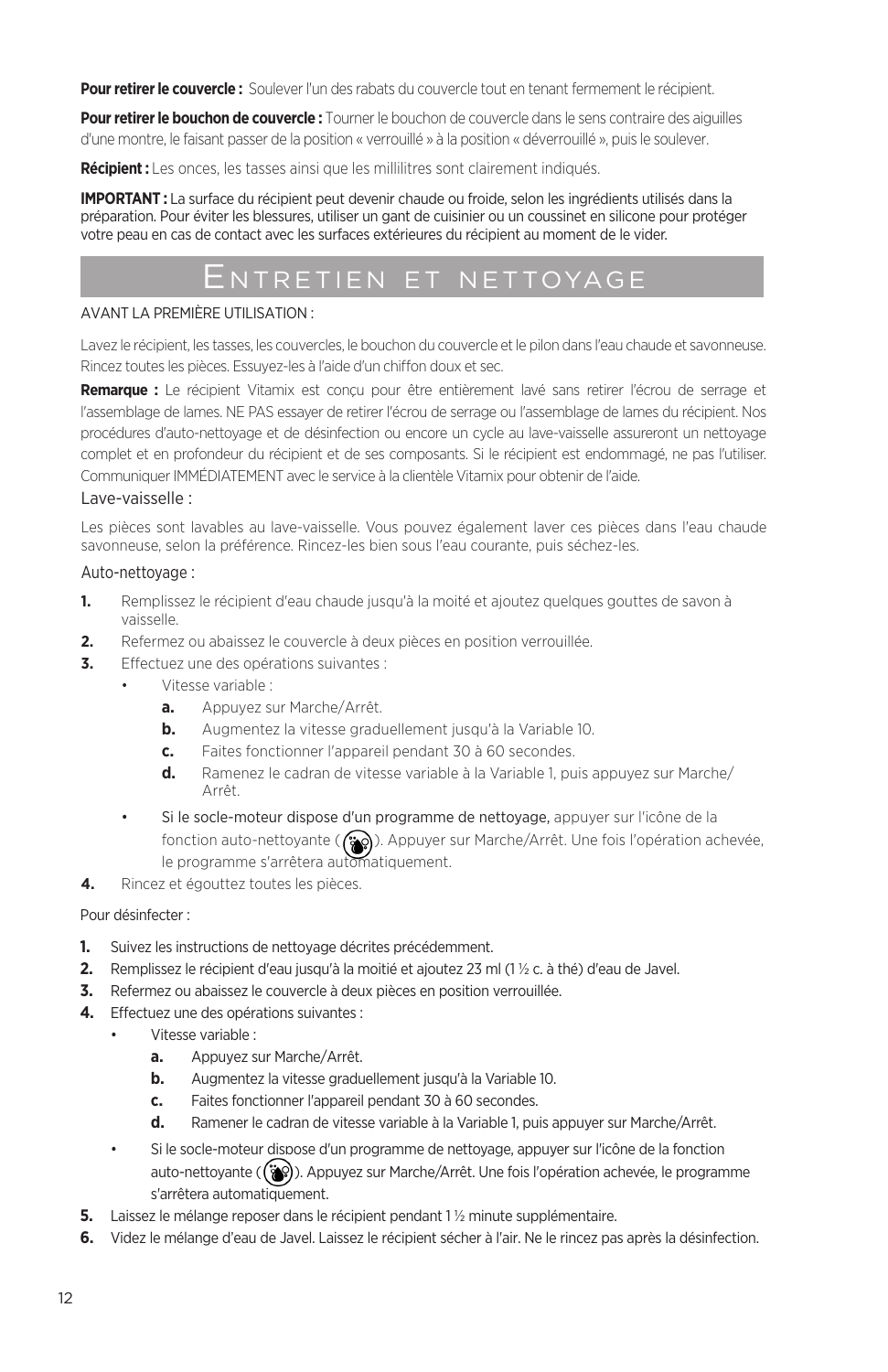# Garantie

### GARANTIE COMPLÈTE DE 3 ANS SUR LES RÉCIPIENTS ET LES COMPOSANTS DE RÉCIPIENTS VENDUS SÉPARÉMENT

#### 1. CE QUI EST COUVERT

Vita-Mix Corporation (« Vitamix ») garantit qu'un récipient (le « récipient »), couvercle, ensemble de lames et/ou écrou de retenue (le « composant de récipient ») qui est acheté séparément d'un socle-moteur de mélangeur sera exempt de défaut matériel ou de fabrication et résistera à l'usure d'une utilisation domestique ordinaire pour 3 ans à compter de la date d'achat. Vitamix réparera, dans les 30 jours suivant la réception du produit retourné, le récipient ou le composant de récipient défaillant sans aucuns frais. Si, à la seule discrétion de Vitamix, le récipient ou le composant de récipient défaillant ne peut être réparé, Vitamix choisira de soit (A) remplacer le récipient ou le composant de récipient sans aucuns frais, soit (B) rembourser le prix d'achat intégral au propriétaire, à moins que Vitamix ne reçoive un avis écrit préalable de la préférence du propriétaire.

#### 2. CE QUI N'EST PAS COUVERT

La présente garantie ne s'applique aux utilisateurs que pour une utilisation domestique ordinaire. Elle ne couvre pas les changements d'ordre esthétique qui n'affectent pas la performance, tels que la décoloration ou l'effet de l'usage d'abrasifs ou de nettoyants, ou des accumulations de nourriture. Elle n'est valide que si le récipient ou le récipient dans lequel le composant de récipient est installé est utilisé conformément aux directives, aux mises en garde et aux garanties contenues dans la guide de l'utilisateur.

Vitamix ne sera pas responsable du coût de toutes réparations non autorisées.

**LES RÉPARATIONS, LE REMPLACEMENT OU LE REMBOURSEMENT DU PRIX D'ACHAT CONSTITUENT LES RECOURS EXCLUSIFS DE L'ACHETEUR ET LA SEULE RESPONSABILITÉ DE VITAMIX SOUS LA PRÉSENTE GARANTIE. AUCUN EMPLOYÉ NI REPRÉSENTANT DE VITAMIX N'EST AUTORISÉ À OFFRIR DE GARANTIE SUPPLÉMENTAIRE OU À APPORTER DES MODIFICATIONS À LA PRÉSENTE GARANTIE QUI POURRAIENT ENGAGER VITAMIX. PAR CONSÉQUENT, L'ACHETEUR NE PEUT INVOQUER TOUTE AFFIRMATION ADDITIONNELLE FAITE PAR UN EMPLOYÉ OU UN REPRÉSENTANT DE VITAMIX. EN AUCUN CAS, QUE CE SOIT SUR LA BASE D'UN CONTRAT, D'UNE INDEMNITÉ, D'UNE GARANTIE, D'UN DÉLIT (Y COMPRIS LA NÉGLIGENCE), DE LA RESPONSABILITÉ STRICTE OU AUTREMENT, VITAMIX NE SERA RESPONSABLE DE QUELQUE DOMMAGE PARTICULIER, INDIRECT, ACCESSOIRE OU CONSÉCUTIF, Y COMPRIS, SANS RESTRICTIONS, LA PERTE D'UN PROFIT OU D'UN REVENU.** 

Certains États ne permettent pas les restrictions sur les garanties. Dans ces États, les restrictions susmentionnées pourraient ne pas s'appliquer à vous. À l'extérieur des États-Unis et du Canada, d'autres garanties peuvent s'appliquer.

**Broyer certaines herbes et épices dans le récipient ou la tasse peut causer des rayures esthétiques sur le récipient ou la tasse et provoquer l'usure prématurée des lames. Des traces de sable et d'herbes grossières, granuleuses et abrasives provoqueront également l'usure prématurée des lames. Les herbes peuvent contenir des huiles volatiles et, puisque le récipient et la tasse peuvent retenir les huiles, celles-ci peuvent entraîner une décoloration permanente. Dans ces conditions, le récipient, la tasse et les lames ne sont pas couverts par la garantie Vitamix.**

#### 3. CE QUI ANNULE LA PRÉSENTE GARANTIE

L'abus, la mauvaise utilisation, l'utilisation négligente, l'altération du récipient ou du composant de récipient ou du socle-moteur, l'exposition à des conditions anormales ou extrêmes, ou le non-respect des consignes d'utilisation, annulent la présente garantie.

13 La présente garantie est également nulle si des réparations à l'appareil, au récipient, au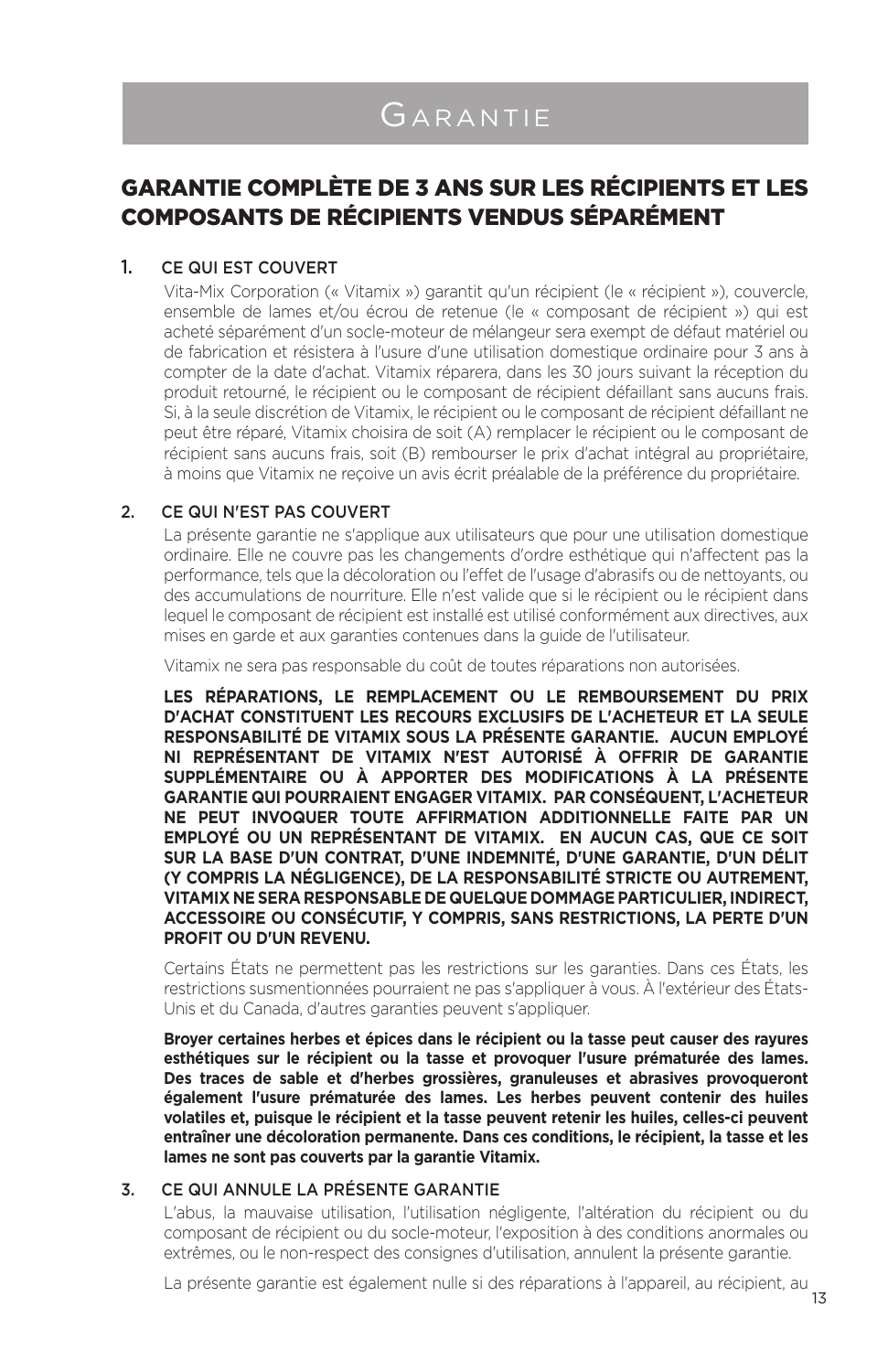# Garantie

composant du récipient ou à toute partie de l'ensemble de lames sont effectuées par quelqu'un d'autre que Vitamix ou un fournisseur de services autorisé Vitamix ou si toute pièce assujettie à la présente garantie est utilisée avec un socle-moteur ou un récipient qui n'est pas expressément autorisé par Vitamix.

#### 4. COMMENT OBTENIR UNE AUTORISATION DE RETOUR EN VERTU DE LA PRÉSENTE GARANTIE

Dans l'éventualité où un récipient ou un composant de récipient nécessite une réparation ou de l'entretien, prière de téléphoner au service à la clientèle Vitamix en composant le 1 800 848-2649. Vous devrez fournir la date et une preuve d'achat pour tout produit qui n'a pas été enregistré avec Vitamix. Pour les produits assujettis à la présente garantie, vous recevrez un numéro d'autorisation de retour, des directives d'expédition à jour et une étiquette de retour prépayée. Vitamix paiera les frais normaux d'expédition pour le retour d'un récipient ou d'un composant de récipient pour les services et réparations sous garantie et pour le retour du produit au propriétaire à la suite de la réparation ou du remplacement sous garantie. L'acheteur est responsable des coûts pour les requêtes d'expédition spéciales.

Aux États-Unis et au Canada, la présente garantie est directement honorée par Vita-Mix® Corporation.

#### **États-Unis Canada**

Vita-Mix Corporation Vita-Mix® Corporation 1 800 848-2649 1 800 848-2649 service@vitamix.com service@vitamix.com

8615 Usher Road 200-1701 Shepherd Street East Cleveland, Ohio 44138-2199 Windsor (Ontario) N8Y 4Y5

Il sera considéré que vous avez accepté le produit retourné « tel quel » lors de la livraison, sauf si vous informez Vitamix de tout problème, y compris les dommages causés lors de l'expédition, dans les 48 heures suivant la livraison.

#### DIRECTIVES INTERNATIONALES SPÉCIALES

Si un appareil a été acheté à l'intérieur des États-Unis ou du Canada, mais se trouve actuellement à l'extérieur des États-Unis

ou du Canada, tous les frais d'expédition et les taxes et droits afférents sont aux frais du propriétaire.

Téléphoner au +1 440 235-4840 ou envoyer un courriel à service@vitamix.com pour en savoir plus.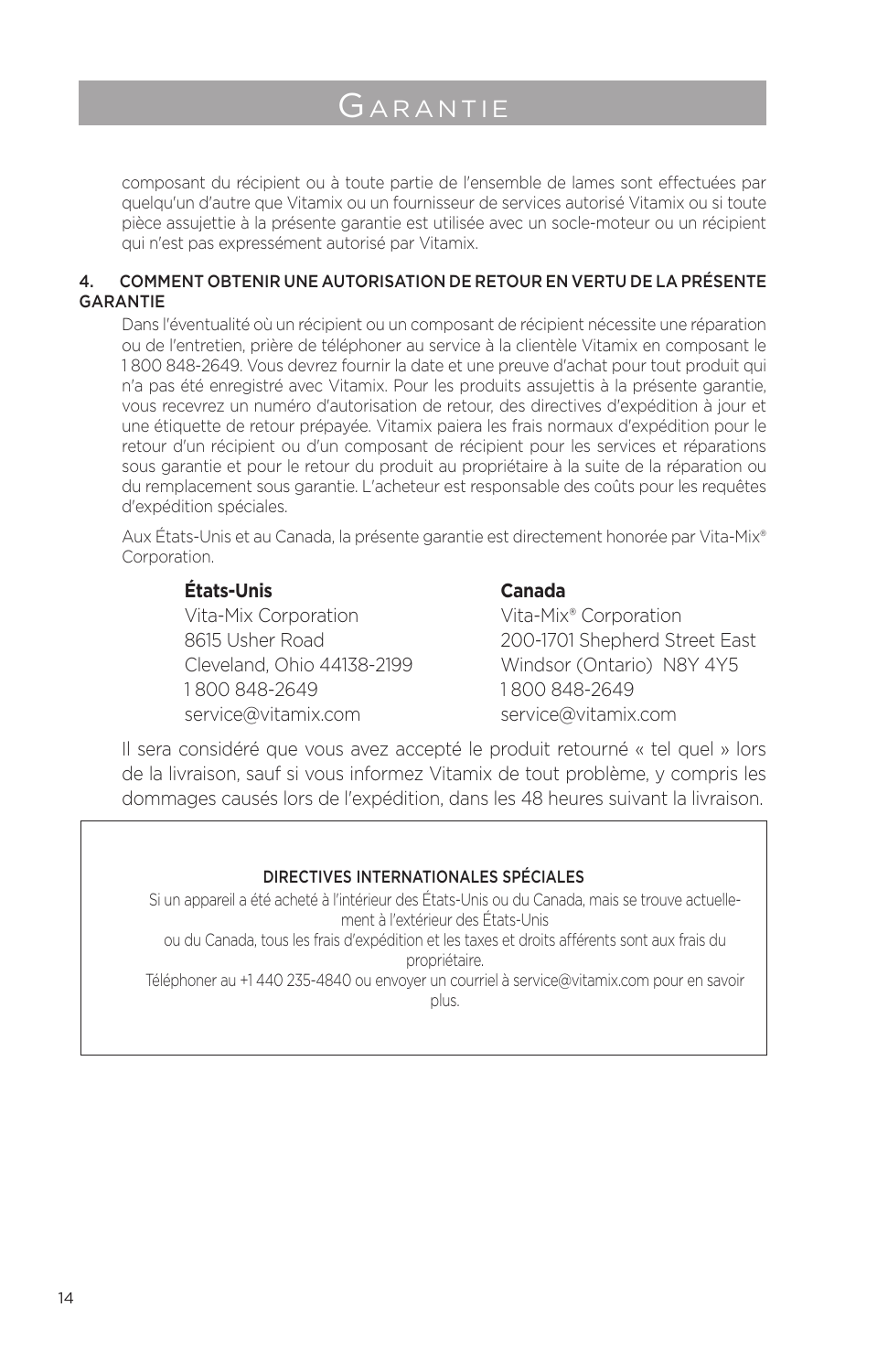| REMARQUES |
|-----------|
|           |
|           |
|           |
|           |
|           |
|           |
|           |
|           |
|           |
|           |
|           |
|           |
|           |
|           |
|           |
|           |
|           |
|           |
|           |
|           |
|           |
|           |
|           |
|           |
|           |
|           |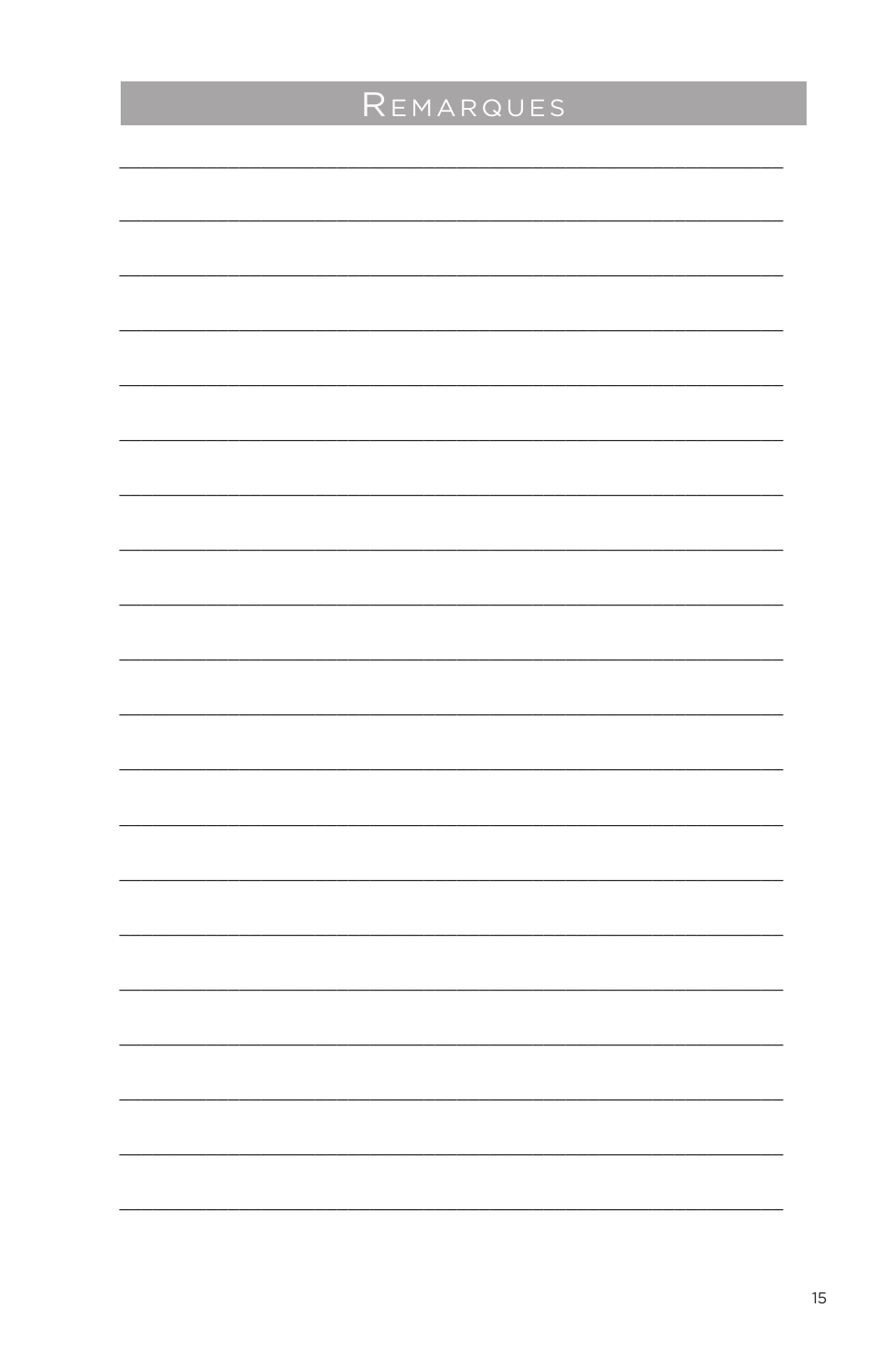Pour voir la gamme complète de produits Vitamix® visiter **vitamix.com**.



Vita-Mix® Corporation 8615 Usher Road Cleveland, Ohio 44138-2103 É.-U. 1 800 848-2649 / 1 440 235-4840

### **Vitamix.com**

©2020 Vita-Mix®Corporation. Aucune partie de cette publication ne peut être reproduite ou transmise de quelque façon que ce soit, ni stockée dans une banque de données ou un système d'extraction sans l'autorisation écrite de Vita-Mix® Corporation.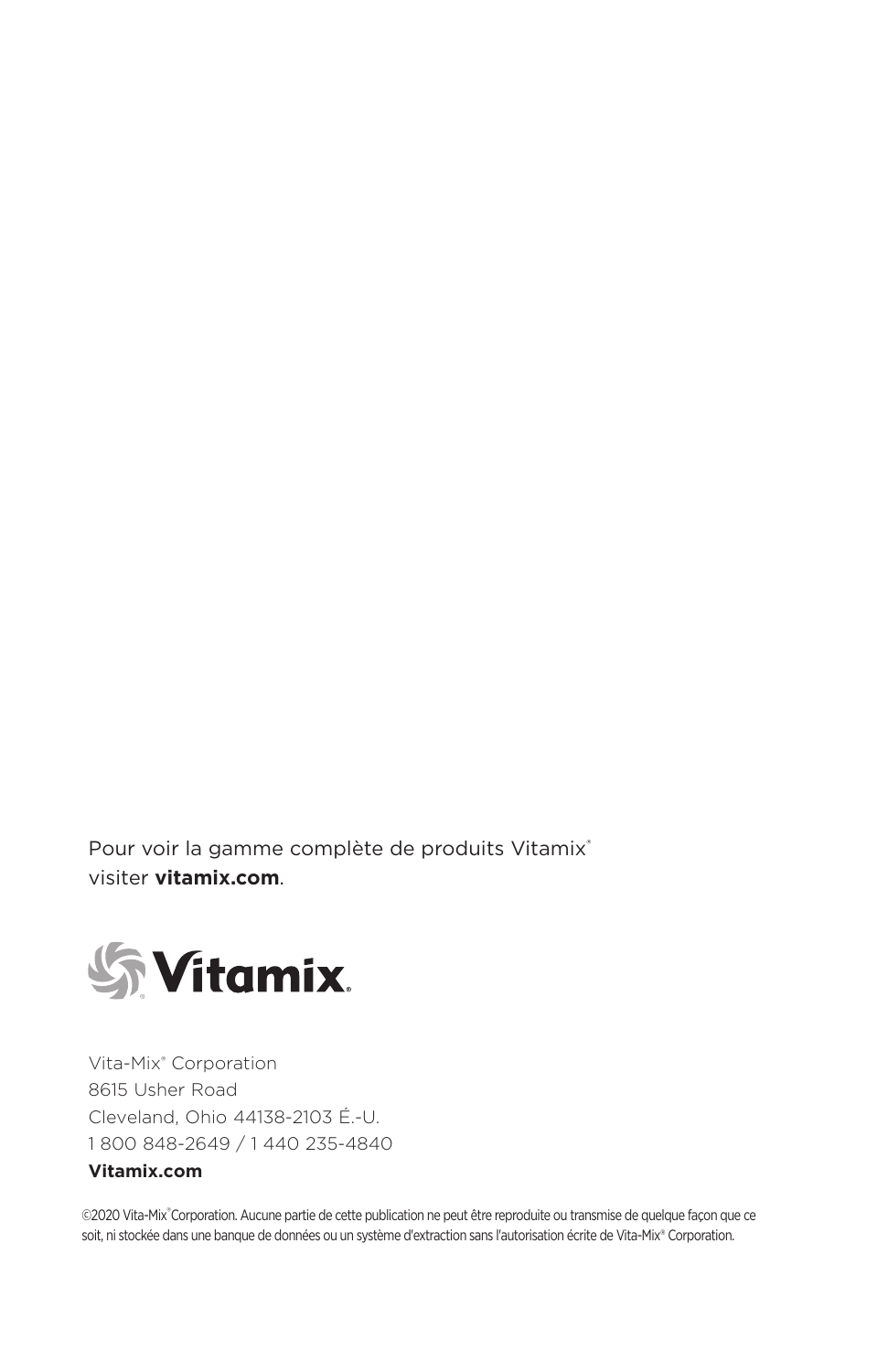# **Vaso de acero inoxidable Vitamix®**

Para uso con licuadoras Vitamix

# **Manual de uso y cuidado**

Lea y conserve estas instrucciones



Vita-Mix® Corporation 8615 Usher Road Cleveland, OH 44138-2103 EE. UU. 1-800-848-2649 / 1-440-235-4840

**vitamix.com**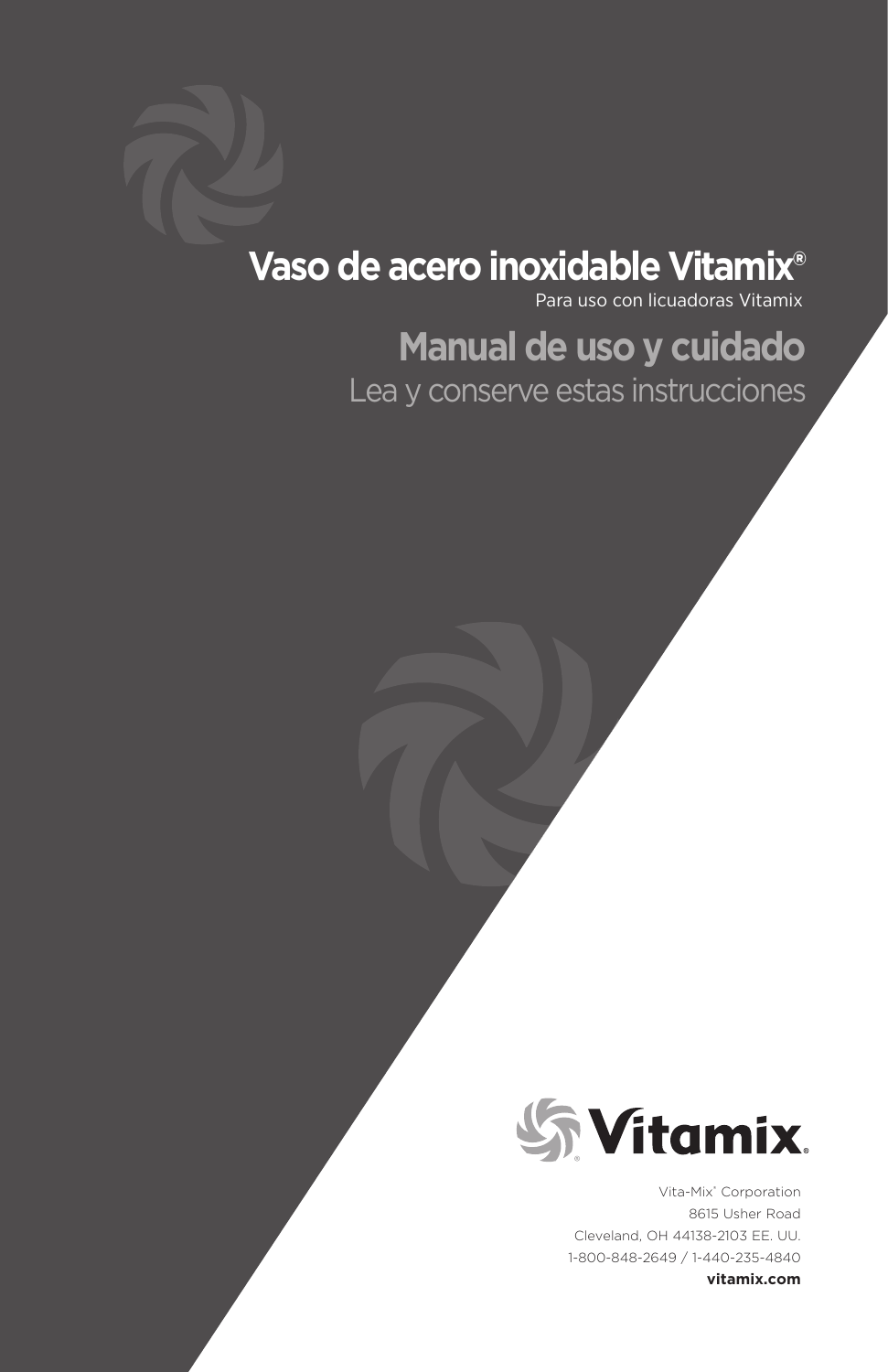# **S**ÍMBOLOS

| Advertencia y precaución                                                                                                                      |
|-----------------------------------------------------------------------------------------------------------------------------------------------|
| NUNCA toque las piezas móviles. Mantenga las manos y los utensilios fuera del vaso                                                            |
| Peligro de descarga eléctrica                                                                                                                 |
| Alta temperatura al licuar líquidos calientes                                                                                                 |
| Utilizar con la tapa y el tapón de la tapa puestos                                                                                            |
| Leer y entender el manual del propietario                                                                                                     |
| Las piezas se calentarán tras un uso prolongado. NO toque el acople en la base del motor<br>ni el eje estriado en la parte inferior del vaso. |
|                                                                                                                                               |

# Medidas de seguridad importantes

- **ADVERTENCIA:** Para evitar el riesgo de sufrir una lesión grave al usar su licuadora y vasos Vitamix®, debe tomar precauciones básicas, tales como las que enumeramos a continuación:tes. **LEA TODAS LAS INSTRUCCIONES, MEDIDAS**  DE SEGURIDAD Y ADVERTENCIAS ANTES DE UTILIZAR LA LICUADORA.
- **1.** Lea todas las instrucciones.<br>**2.** No utilice el vaso para otro
- **2.** No utilice el vaso para otro fin que no sea para el que fue previsto.
- **3.** Evite el contacto con las piezas móviles.
- **4.** Mantenga las manos y los utensilios fuera del vaso mientras licúa para reducir el riesgo de lesiones personales graves o daños a la licuadora. Se puede usar un raspador o espátula de goma pero solo cuando la licuadora no esté funcionando.
- **5.** La barra presionadora suministrada solo deberá usarse cuando la parte principal de la tapa esté en su lugar.
- **6.** Las cuchillas son filosas. Limpie alrededor del conjunto de cuchillas en el vaso con extremo cuidado para evitar lesiones. Para reducir el riesgo de lesiones, nunca coloque el conjunto de cuchillas en la base del motor a menos que esté ensamblado en el vaso de la Vitamix.
- **7.** Se debe tener cuidado al manipular las filosas cuchillas de corte, al vaciar el vaso y durante la limpieza.
- **8.** No deje objetos extraños, tales como cucharas, tenedores, cuchillos o el tapón de la tapa dentro del vaso ya que esto podría dañar las cuchillas y otros componentes al poner en marcha la licuadora, además de que podría ocasionar alguna lesión.
- **9.** Nunca intente usar la licuadora si las cuchillas están dañadas.
- **10.** Utilice siempre la licuadora con la tapa y el tapón de la tapa firmemente colocados en su lugar. Únicamente retire el tapón de la tapa para añadir ingredientes y utilizar la barra presionadora.
- **11.** No llene el vaso a su capacidad máxima.
- **12.** Siempre empiece a procesar en el ajuste de velocidad más bajo, velocidad 1.
- **13.** Cuando prepare mantequillas de nueces o alimentos con aceite, no procese durante más de un minuto una vez que la mezcla empiece a circular en el vaso. Procesar durante períodos más largos podría ocasionar un sobrecalentamiento.
- **14.** Asegúrese de que el vaso esté nivelado con la almohadilla centradora para cerciorarse de que el eje estriado este enganchado con el acople antes de poner a funcionar la licuadora.
- **15.** Al licuar líquidos u otros ingredientes calientes, sea precavido; el chorro o escape de vapor podría causarle quemaduras. Mantenga las manos y otras partes de su cuerpo expuestas lejos de la abertura de la tapa para evitar posibles lesiones.
- **16.** Para reducir la posibilidad de sufrir escaldaduras al licuar ingredientes calientes, observe las siguientes precauciones y procedimientos:
- Se consideran ingredientes calientes aquellos cuya temperatura asciende a 38 °C (100 °F) o más.
- Limite la cantidad de ingredientes procesados a 1 pinta.
- Siempre empiece a licuar en el ajuste de velocidad más bajo, luego avance a la velocidad deseada.
- Nunca se coloque directamente sobre la licuadora cuando vaya a encenderla o ya esté en funcionamiento.
- Inspeccione el sello de la tapa con regularidad antes y después de su uso. Si está dañado de algún modo, interrumpa su uso y comuníquese con Servicio al cliente de Vitamix para recibir instrucciones.
- **17.** La superficie del vaso puede tornarse caliente o fría, dependiendo de los ingredientes que se procesen. Para evitar lesiones, use un mitón para horno o una almohadilla de silicona para cocina a fin de proteger su piel si llegara a tocar las superficies exteriores del vaso al vaciarlo.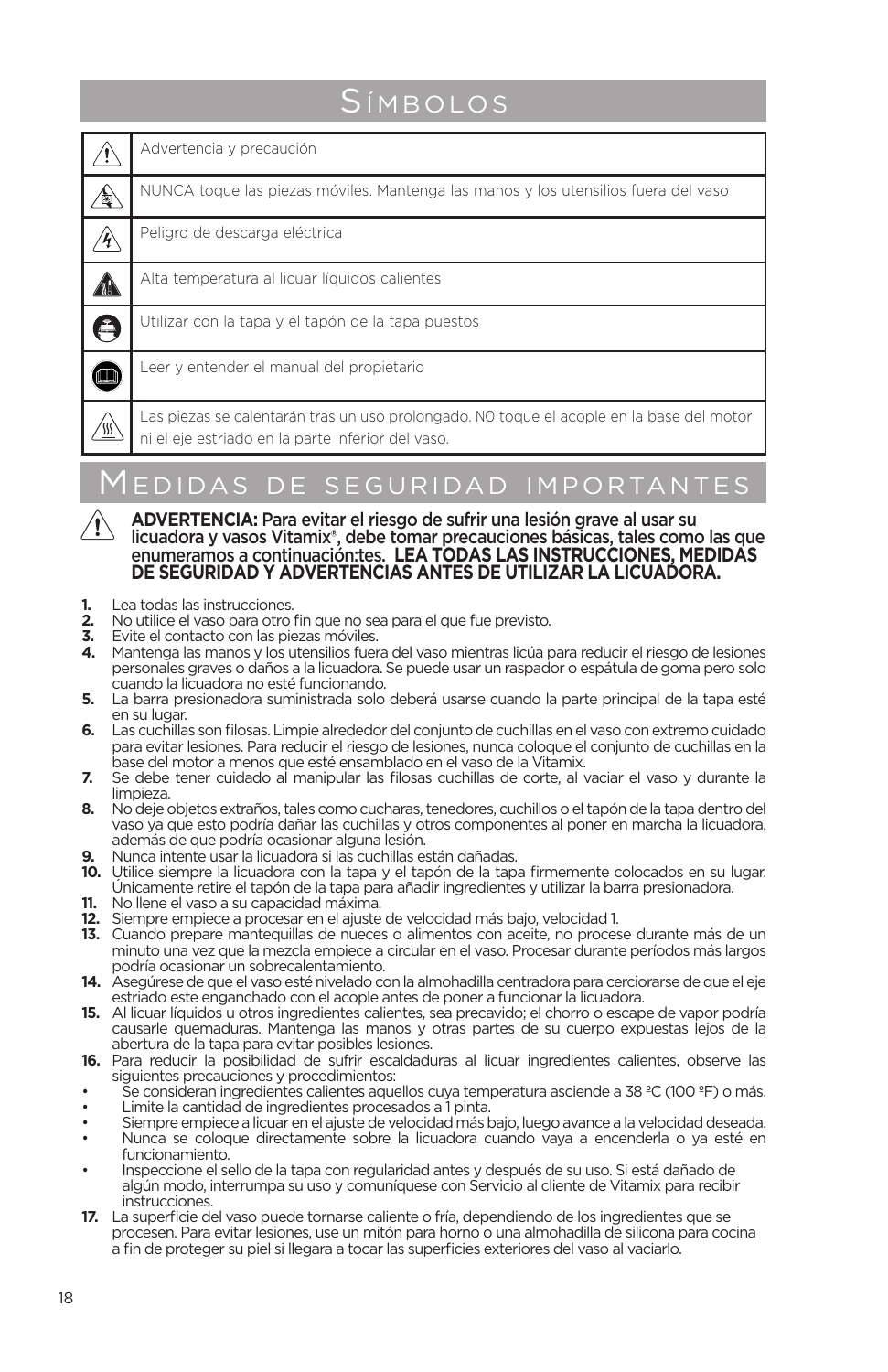# **GUARDE ESTAS INSTRUCCIONES**

### **ADVERTENCIA**



#### Para evitar lesiones.

Lea y entienda el manual de instrucciones.



#### INSTRUCCIONES IMPORTANTES PARA UN USO SEGURO

Este producto está diseñado ÚNICAMENTE PARA USO DOMÉSTICO y no para ser utilizado con fines comerciales.

Cualquier reparación, servicio o reemplazo de piezas deberá ser realizado por Vitamix o por un representante de servicio autorizado.

**AVISO:** EL NO SEGUIR CUALQUIERA DE LAS MEDIDAS DE SEGURIDAD E INSTRUCCIONES IMPORTANTES PARA UN USO SEGURO SE CONSIDERA UN <u>USO INCORRECTO</u> DE SU<br>LICUADORA VITAMIX, LO CUAL PUEDE ANULAR SU GARANTÍA Y OCASIONAR UN RIESGO DE LESIONES GRAVES.

# Piezas y características



- **1. Tapa de 2 piezas:** Siempre utilice la tapa y el tapón de la tapa cuando la máquina esté en funcionamiento.
- **2. Barra presionadora:** La barra presionadora le permite acelerar el proceso con mezclas muy espesas o congeladas que no pueden procesarse en una licuadora normal. Al usar la barra, se mantiene la circulación, evitando así que se formen bolsas de aire. Mientras la máquina esté en funcionamiento, y únicamente a través de la abertura del tapón de la tapa, use la barra presionadora para empujar los ingredientes hacia las cuchillas.
- **3. Tapón de la tapa:** Insértelo en la tapa y asegúrelo girándolo en el sentido de las manecillas del reloj. Retírelo para para usar la barra presionadora o añadir ingredientes.



#### **Para asegurar la tapa en su lugar:**

- 1. Coloque la tapa sobre el vaso con las solapas de la tapa a medio abrir entre el surtidor y el asa.
- 2. Empuje la tapa en el vaso hasta que encaje en su lugar.
- 3. La tapa siempre debe estar asegurada durante el procesamiento, especialmente si la mezcla incluye líquidos calientes que pudieran causar quemaduras.



### **ADVERTENCIA**

#### Las cuchillas giratorias pueden causar graves lesiones.

**NO** introduzca la mano en el vaso mientras la licuadora esté en funcionamiento.

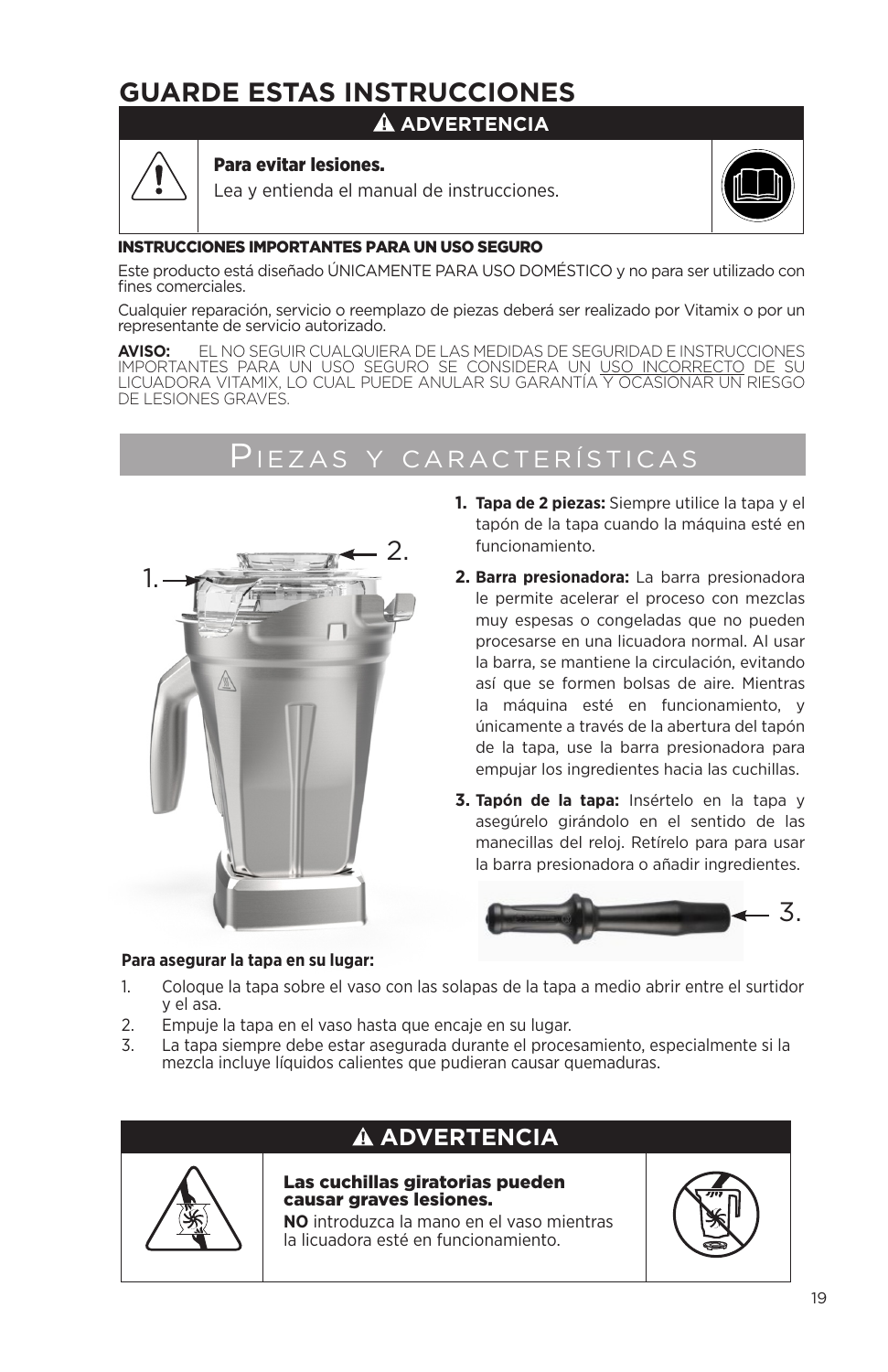**Para retirar la tapa:** Levante una de las solapas de la tapa a la vez que sostiene el vaso firmemente.

**Para retirar el tapón de la tapa:** Gírelo en sentido contrario de las manecillas del reloj de la posición de "cerrado" a la de "abierto" y levántelo.

**Vaso:** Indica claramente onzas, tazas y mililitros.

**IMPORTANTE:** La superficie del vaso puede tornarse caliente o fría, dependiendo de los ingredientes que se procesen. Para evitar lesiones, use un mitón para horno o una almohadilla de silicona para cocina a fin de proteger su piel si llegara a tocar las superficies exteriores del vaso al vaciarlo.

## Cuidado y limpieza

#### ANTES DEL PRIMER USO:

Lave el vaso, la tapa, el tapón de la tapa y la barra presionadora con agua tibia y jabón. Enjuague todas las piezas. Séquelas con un paño seco y suave.

**NotA:** Su vaso Vitamix está diseñado para poder lavarse completamente sin necesidad de retirar la tuerca de retención ni el conjunto de cuchillas. NO intente retirar ninguno de estos elementos. Nuestros procedimientos de limpieza y desinfección sin desarmar el vaso, así como el ciclo de limpieza de una lavavajillas garantizan una limpieza completa y exhaustiva de su vaso y sus componentes. Si su vaso está dañado, evite usarlo. Póngase en contacto INMEDIATAMENTE con Servicio al Cliente de Vitamix para solicitar asistencia.

#### Lavavajillas:

Las piezas son aptas para lavavajillas. Si lo prefiere, lave las piezas con agua tibia y jabón. Enjuáguelas con el agua de la llave y luego séquelas.

#### Limpieza sin desarmar el vaso:

- **1.** Llene el vaso hasta la mitad con agua tibia y agregue un par de gotas de jabón para trastes.
- **2.** Presione o haga embonar la tapa de dos piezas hasta quedar asegurada en su lugar.
- **3.** Usted puede seguir uno de los siguientes procedimientos:
	- Velocidad variable:
		- **a.** Presione el interruptor de encendido/apagado.
		- **b.** Incremente poco a poco la velocidad hasta 10.
		- **c.** Ponga a funcionar la máquina durante 30 a 60 segundos.
		- **d.** Gire el selector de velocidad variable nuevamente a 1. Presione el interruptor de encendido/apagado.
		- Si la base del motor tiene un programa de limpieza, presione el símbolo de limpieza automática ( $(\ddot{\bullet}$ ) para seleccionarlo. Presione Arrancar/Detener. El programa se detendrá automáticamente una vez que haya finalizado.
- **4.** Enjuague y rescurra todas las piezas.

#### Para desinfectar:

- **1.** Siga las instrucciones de limpieza arriba indicadas.
- **2.** Llene el vaso hasta la mitad con agua tibia y agregue 1 ½ cucharaditas de cloro líquido.
- **3.** Presione o haga embonar la tapa de dos piezas hasta quedar asegurada en su lugar.
- **4.** Usted puede seguir uno de los siguientes procedimientos:
	- Velocidad variable:
		- **a.** Presione el interruptor de encendido/apagado.
		- **b.** Incremente poco a poco la velocidad hasta 10.
		- **c.** Ponga a funcionar la máquina durante 30 a 60 segundos.
		- **d.** Gire el selector de velocidad variable nuevamente a 1.Presione Arrancar/Detener.
	- Si la base del motor tiene un programa de limpieza, presione el símbolo de limpieza automática (( $\circledast$ ) para seleccionarlo. Presione Arrancar/detener. El programa se detendrá automáticamente una vez que haya finalizado.
- **5.** Deje la mezcla en el vaso durante 1 ½ minutos más.
- **6.** Retire la mezcla de cloro. Permita que el vaso se seque al aire. No lo enjuague después de desinfectarlo.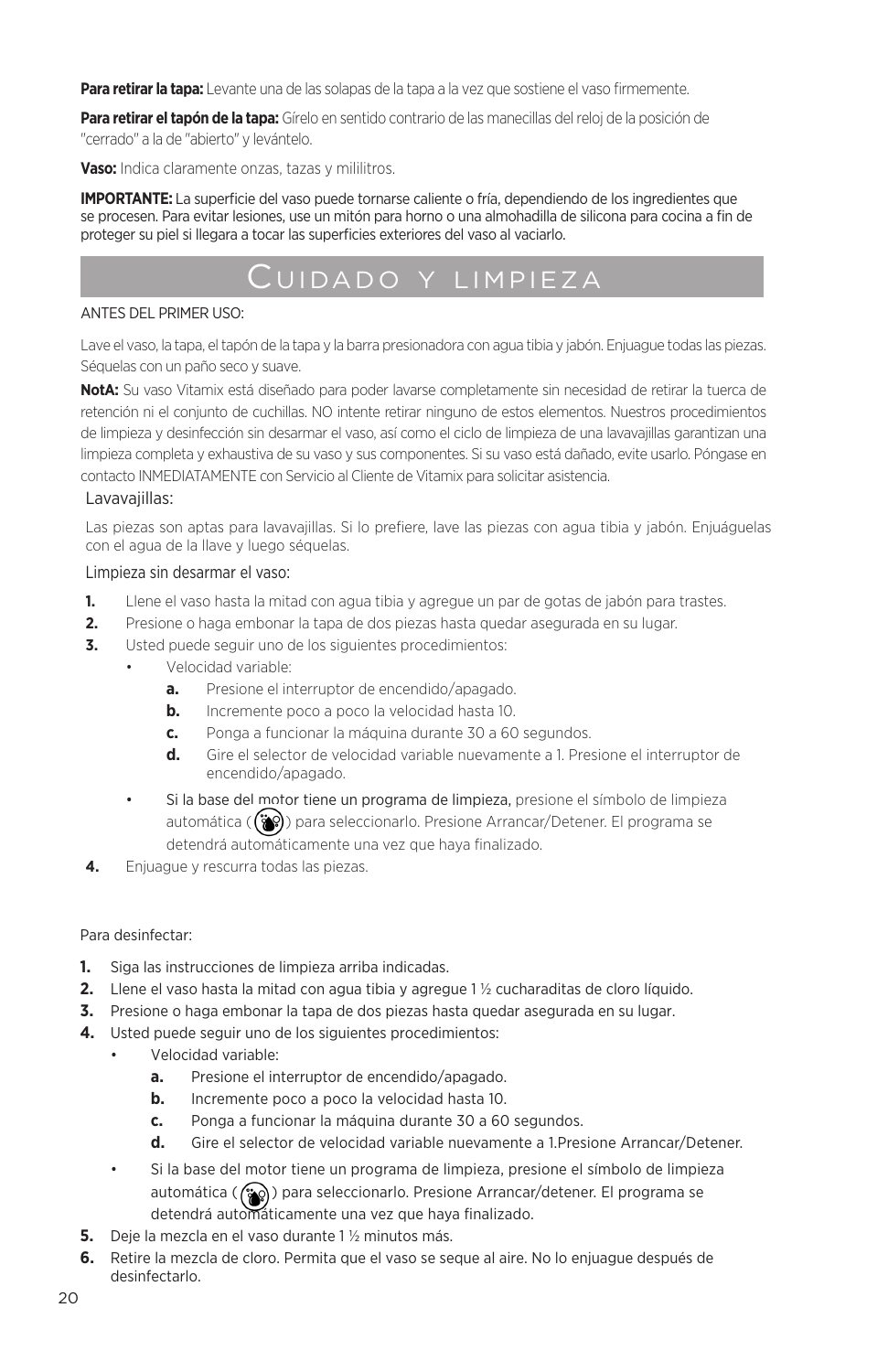### GARANTÍA TOTAL DE 3 AÑOS PARA EL VASO Y SUS COMPONENTES VENDIDOS POR SEPARADO

#### 1. LO QUE CUBRE.

Vita-Mix Corporation ("Vitamix") garantiza que un vaso (el "Vaso"), tapa, conjunto de cuchillas y/o tuerca de retención (el "Componente del vaso") adquiridos por separado y no junto con la base del motor de una licuadora, estarán libres de defectos de materiales o de fabricación y no se deteriorarán con el uso doméstico normal durante un período de 3 años a partir de la fecha de compra. Vitamix reparará sin costo el Vaso o Componente del vaso en caso de presentar algún defecto dentro de un plazo de 30 días a partir de la fecha de recepción del producto devuelto. Si Vitamix determina, a su entera discreción, que el Vaso o Componente del vaso no puede ser reparado, Vitamix ofrecerá ya sea (A) reemplazar sin costo el Vaso o Componente del vaso, o (B) reembolsar al propietario el total del precio de compra, a menos que reciba una notificación previa por escrito indicando la opción preferida por el propietario.

#### 2. LO QUE NO CUBRE.

La presente garantía aplica únicamente a los propietarios que den a sus productos un uso doméstico normal. Esta garantía no cubre cambios en la apariencia que no afecten el rendimiento, tales como decoloración o efectos causados por el uso de abrasivos o limpiadores o la acumulación de alimentos. Esta garantía solamente será válida si el Vaso o el vaso en el que el Componente del vaso está instalado se utiliza de acuerdo con las instrucciones, advertencias y medidas de seguridad contenidas en el Manual del propietario.

Vitamix no se hará responsable del costo de las reparaciones no autorizadas en la garantía.

**LA REPARACIÓN, EL REEMPLAZO O EL REEMBOLSO DEL PRECIO DE COMPRA SON RECURSOS EXCLUSIVOS DEL COMPRADOR Y RESPONSABILIDAD ÚNICA DE VITAMIX BAJO LOS TÉRMINOS DE ESTA GARANTÍA. NINGÚN EMPLEADO O REPRESENTANTE DE VITAMIX ESTÁ AUTORIZADO PARA OFRECER GARANTÍAS ADICIONALES O HACER MODIFICACIONES A ESTA GARANTÍA QUE PUEDAN SER VINCULANTES PARA VITAMIX. POR CONSIGUIENTE, EL COMPRADOR NO DEBERÁ BASARSE EN NINGUNA OTRA DECLARACIÓN FORMULADA POR CUALQUIER EMPLEADO O REPRESENTANTE DE VITAMIX. VITAMIX EN NINGÚN CASO SERÁ RESPONSABLE DE DAÑOS ESPECIALES, INDIRECTOS, INCIDENTALES O CONSECUENTES, INCLUIDA LA PÉRDIDA DE UTILIDADES O INGRESOS, POR CAUSAS DE CARÁCTER CONTRACTUAL, PECUNIARIO, EXTRACONTRACTUAL (INCLUIDA LA NEGLIGENCIA), U OBJETIVO O QUE SE RELACIONEN CON UNA GARANTÍA.** 

Algunos estados no permiten las limitaciones en las garantías, por lo que es posible que en dichos estados las limitaciones mencionadas arriba no apliquen para usted. Fuera del territorio de EUA y Canadá pueden aplicarse otras garantías.

**Moler ciertas hierbas y especias en el vaso podría dañarlo, así como ocasionar el desgaste prematuro de las cuchillas. Los rastros de hierbas granulosas, gruesas y abrasivas también podrían ocasionar un desgaste prematuro de las cuchillas. Las hierbas pueden contener aceites volátiles y causar que el vaso retenga dichos aceites ocasionando una decoloración permanente. Su vaso y las cuchillas no están cubiertos en la garantía de Vitamix bajo estas circunstancias.**

#### 3. LO QUE ANULA ESTA GARANTÍA.

El maltrato, uso inapropiado o negligente, o alteración del Vaso, el Componente del vaso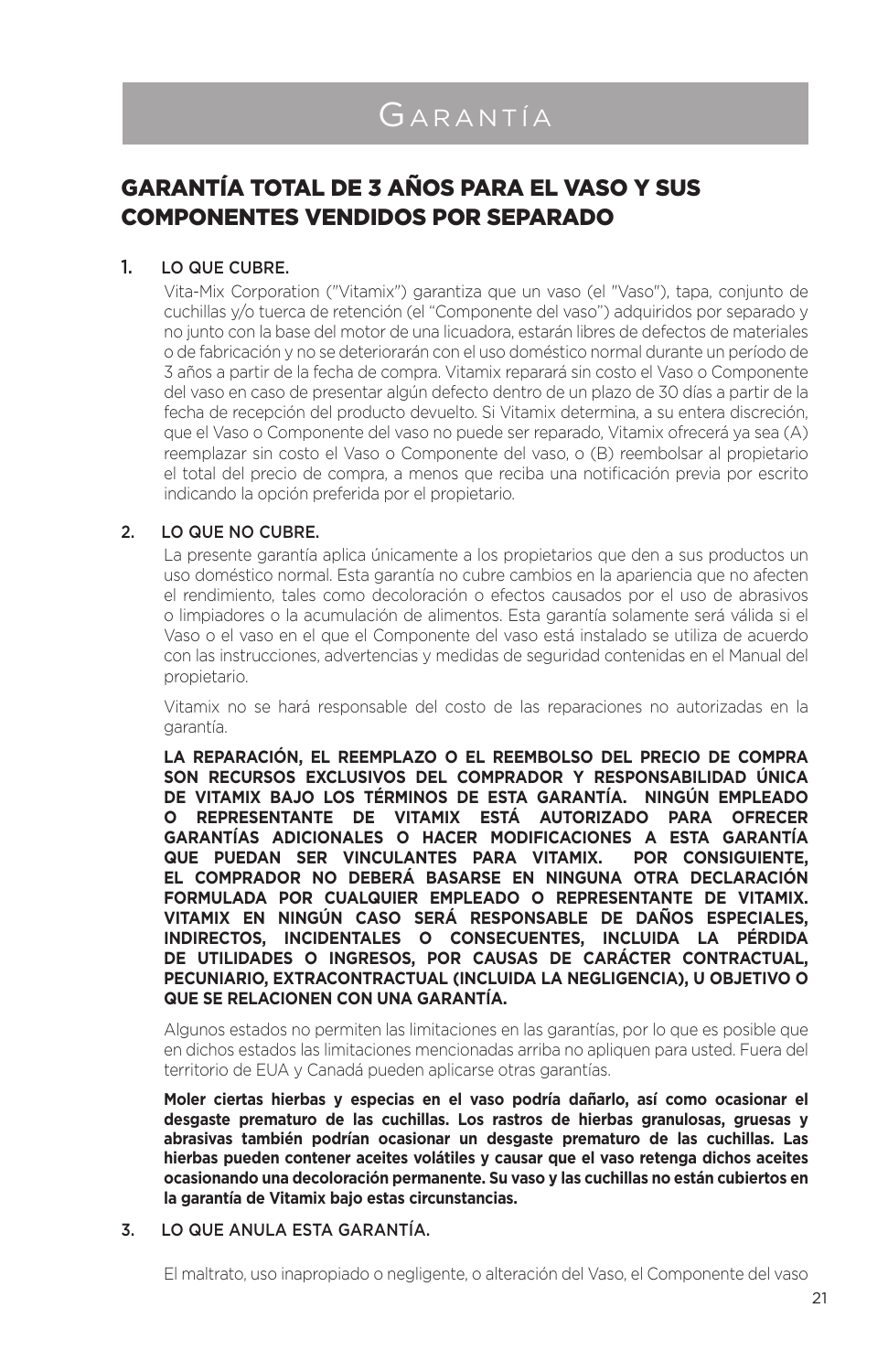# Garantía

o la base del motor, así como su exposición a condiciones anormales o extremas, o no seguir sus instrucciones de operación, causarán la anulación de esta garantía.

Asimismo, esta garantía quedará anulada si las reparaciones en la máquina, el Vaso, el Componente del vaso o cualquier parte del conjunto de cuchillas son efectuadas por alguien más que no sea Vitamix o por un proveedor de servicios no autorizado por Vitamix, o si cualquier pieza sujeta a esta garantía es utilizada junto con una base de motor o vaso que no hayan sido expresamente aprobados por Vitamix.

#### 4. CÓMO OBTENER UNA AUTORIZACIÓN DE DEVOLUCIÓN BAJO LOS TÉRMINOS DE ESTA GARANTÍA.

En caso de requerir servicio o reparación para el Vaso o el Componente del vaso, póngase en contacto con Servicio al cliente de Vitamix llamando al 1-800-848-2649. Para los productos que no hayan sido registrados con Vitamix, se le solicitará la fecha de compra y un comprobante de la misma. Para los productos sujetos a la presente garantía, le serán proporcionados un número de autorización de devolución, instrucciones actualizadas para el envío y una etiqueta de devolución prepagada para la entrega. Vitamix asumirá los costos de envío estándar por concepto de devolución de un Vaso o Componente del vaso para que le sea efectuado el servicio o reparación bajo los términos de esta garantía y para devolverle el producto tras la reparación o reemplazo. El comprador será responsable de asumir los costos derivados de la solicitud de envíos especiales.

Dentro del territorio de Estados Unidos y Canadá, esta garantía será cumplida directamente a través de Vita-Mix Corporation.

#### **Estados Unidos Canadá**

Vita-Mix® Corporation Vita-Mix® Corporation Cleveland, Ohio 44138-2199 Windsor, Ontario N8Y 4Y5 1-800-848-2649 1-800-848-2649 service@vitamix.com service@vitamix.com

8615 Usher Road 200-1701 Shepherd Street East

Se considerará que usted ha aceptado el producto devuelto "en el estado en que se encuentra" al momento de la devolución a menos que usted le notifique a Vitamix sobre cualquier problema, incluidos daños por envío, dentro de las 48 horas siguientes a la entrega.

#### INSTRUCCIONES INTERNACIONALES ESPECIALES

Si una máquina fue adquirida dentro de los Estados Unidos o Canadá, pero se encuentra actualmente fuera de estos países, todos los cargos e impuestos resultantes correrán a cargo del propietario. Llame al +1-440-235-4840 o envíe un correo electrónico a service@vitamix.com para obtener más detalles.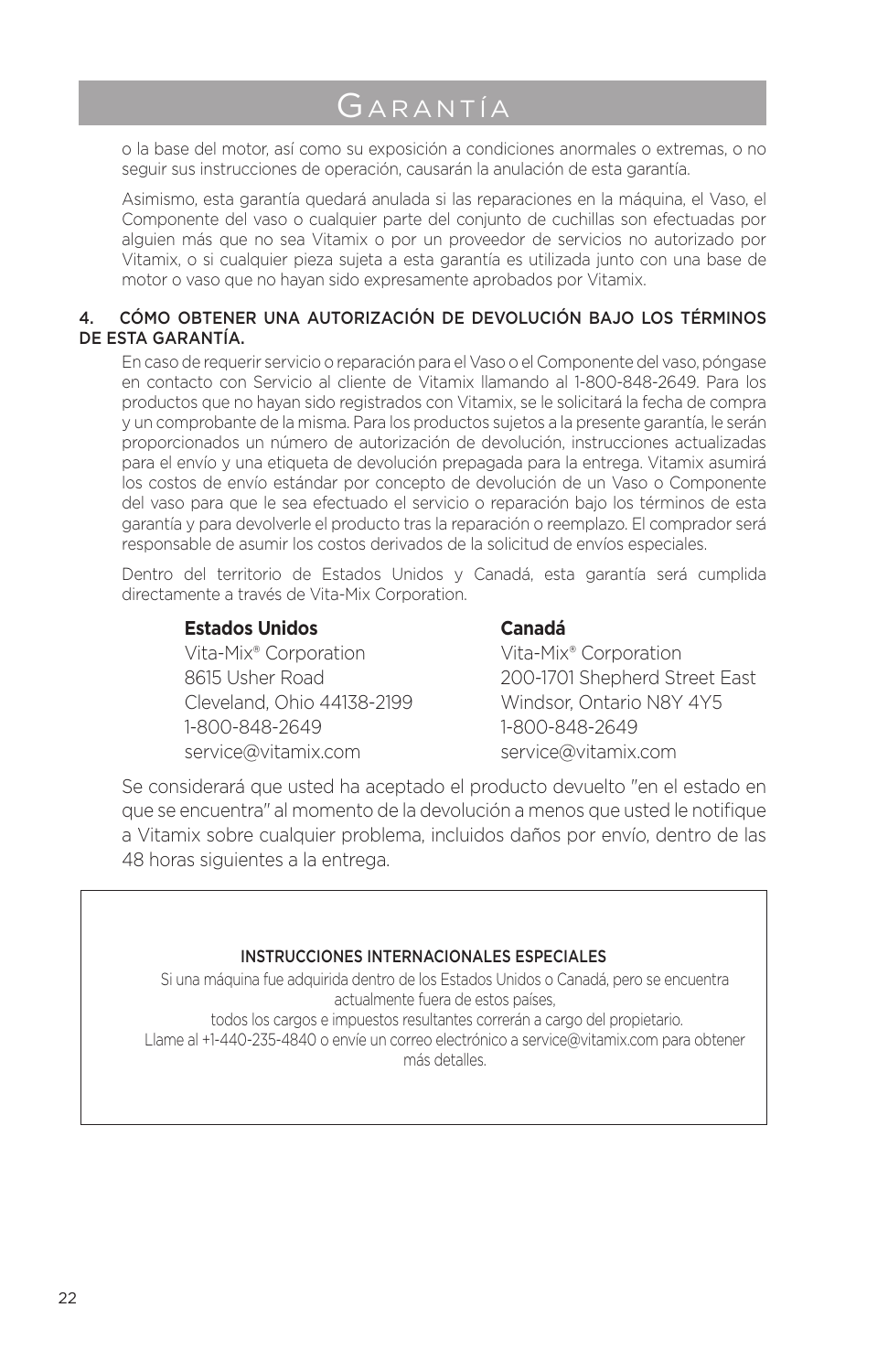| NOTAS |
|-------|
|       |
|       |
|       |
|       |
|       |
|       |
|       |
|       |
|       |
|       |
|       |
|       |
|       |
|       |
|       |
|       |
|       |
|       |
|       |
|       |
|       |
|       |